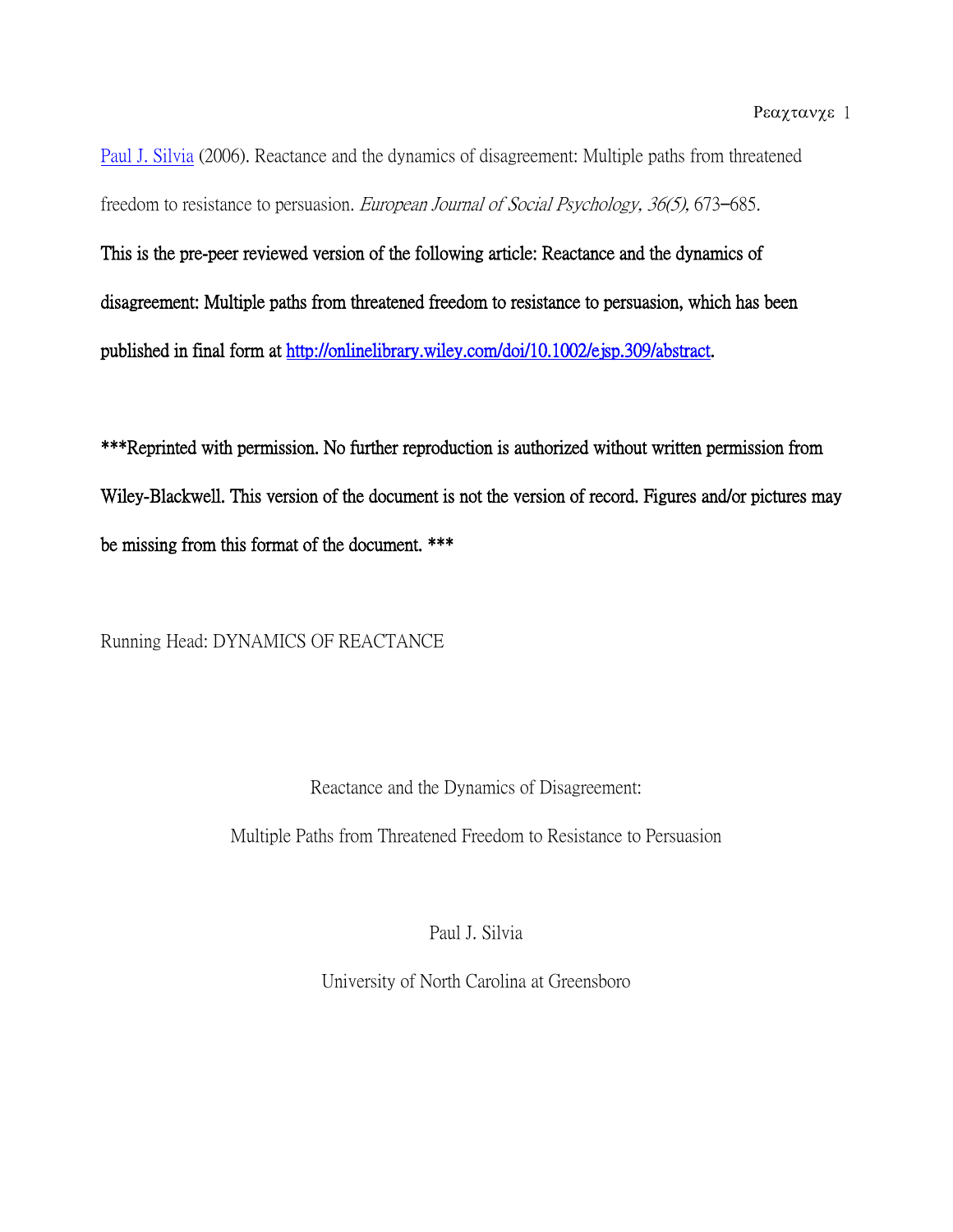Ρεαχτανχε 2

Please address correspondence to:

Paul J. Silvia Department of Psychology P. O. Box 26170 University of North Carolina at Greensboro Greensboro, NC, 27402-6170, USA

Phone 001 (336) 256-0007 Fax 001 (336) 334-5066

p\_silvia@uncg.edu http://www.uncg.edu/~p\_silvia/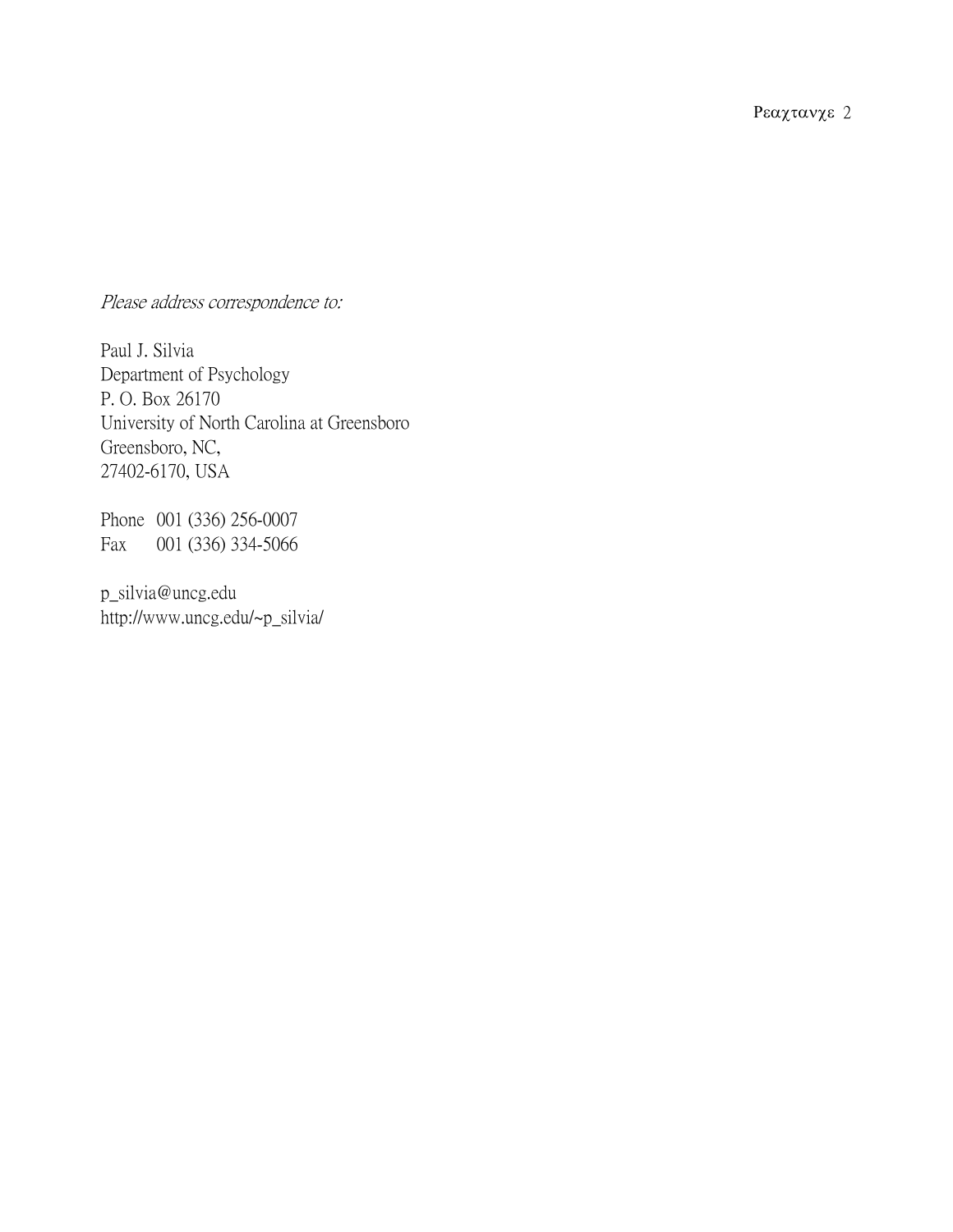#### Abstract

Many experiments show that threats to attitudinal freedom create reactance, but the underlying dynamics of reactance-based disagreement have not received much attention. The present experiments identified two paths from threats to disagreement. In one path, threats to attitudinal freedom directly motivate disagreement; in the other, negative cognitive responses mediate the threat's effect on disagreement. Two experiments demonstrated the causes and consequences of each path from threat to persuasion. When a communicator threatened freedom at the beginning of the message, unfavorable cognitive responses (counterarguing, negative perceptions of the source's credibility) fully mediated the effect of threat on disagreement. When the threat appeared at the end of the message, however, threat had a direct, unmediated effect on disagreement (Experiment 1). The two paths had different consequences for sleeper effects: disagreement rooted in negative cognitive responses persisted, whereas disagreement directly motivated by the threat declined when the threat was removed (Experiment 2). Implications for reactance and for threat-based sleeper effects are discussed.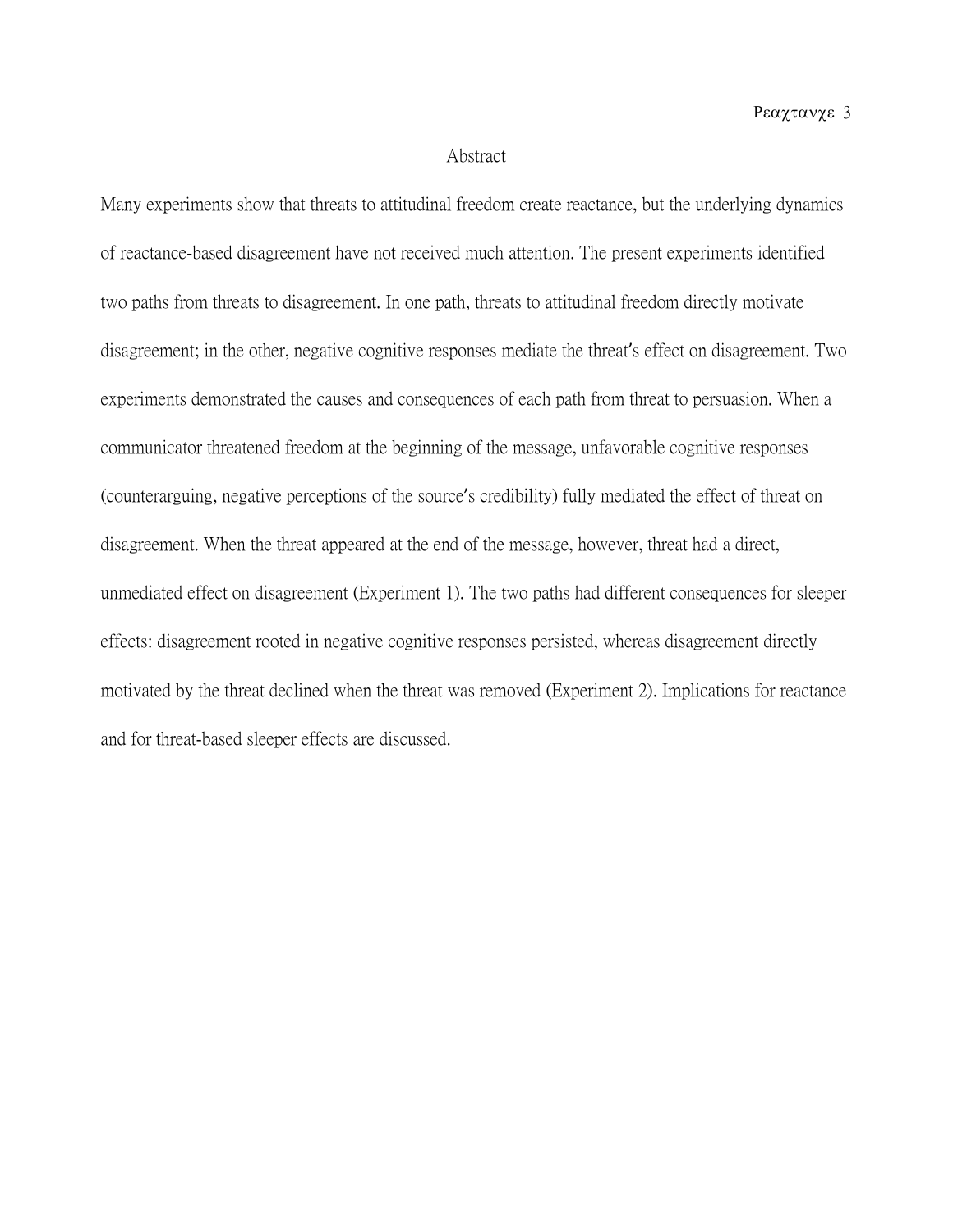#### Reactance and the Dynamics of Disagreement:

Multiple Paths from Threatened Freedom to Resistance to Persuasion

Reactance theory (Brehm, 1966; Brehm & Brehm, 1981; Wicklund, 1974), one of the most widely-studied theories of resistance to social influence, proposes that the motivation to maintain personal freedoms creates resistance to persuasion. According to the theory, people are motivated to restore a freedom when they perceive that it has been threatened or eliminated. Several freedoms are involved in the domain of attitude change (Brehm & Brehm, 1981, chap. 6). People feel free to hold particular attitudes, to change their attitudes, or to avoid committing to any position (e.g., Wicklund & Brehm, 1968; Worchel & Brehm, 1970). When these freedoms are threatened, people experience reactance. Attitude change is one way to restore threatened attitudinal freedom. If a communicator threatens one's freedom to disagree, then the freedom to disagree can be reasserted by disagreeing (Wright, 1986). This pattern is the well-known "boomerang effect"—the recipient moves away from the position advocated by the communicator.

Why does threatening freedom cause disagreement? In their review of reactance theory, Eagly and Chaiken (1993) pointed out that the inner dynamics of reactance were not well understood:

The issue of how reactance, the negative emotional state that ensues when freedom is threatened or eliminated, influences the processing of information remains largely unexplored. Researchers who have used reactance theory to generate predictions or to explain obtained persuasion findings have rarely included measures that may provide evidence of subjects' cognitive processing....This omission is not surprising given that most research on reactance predated attitude researchers'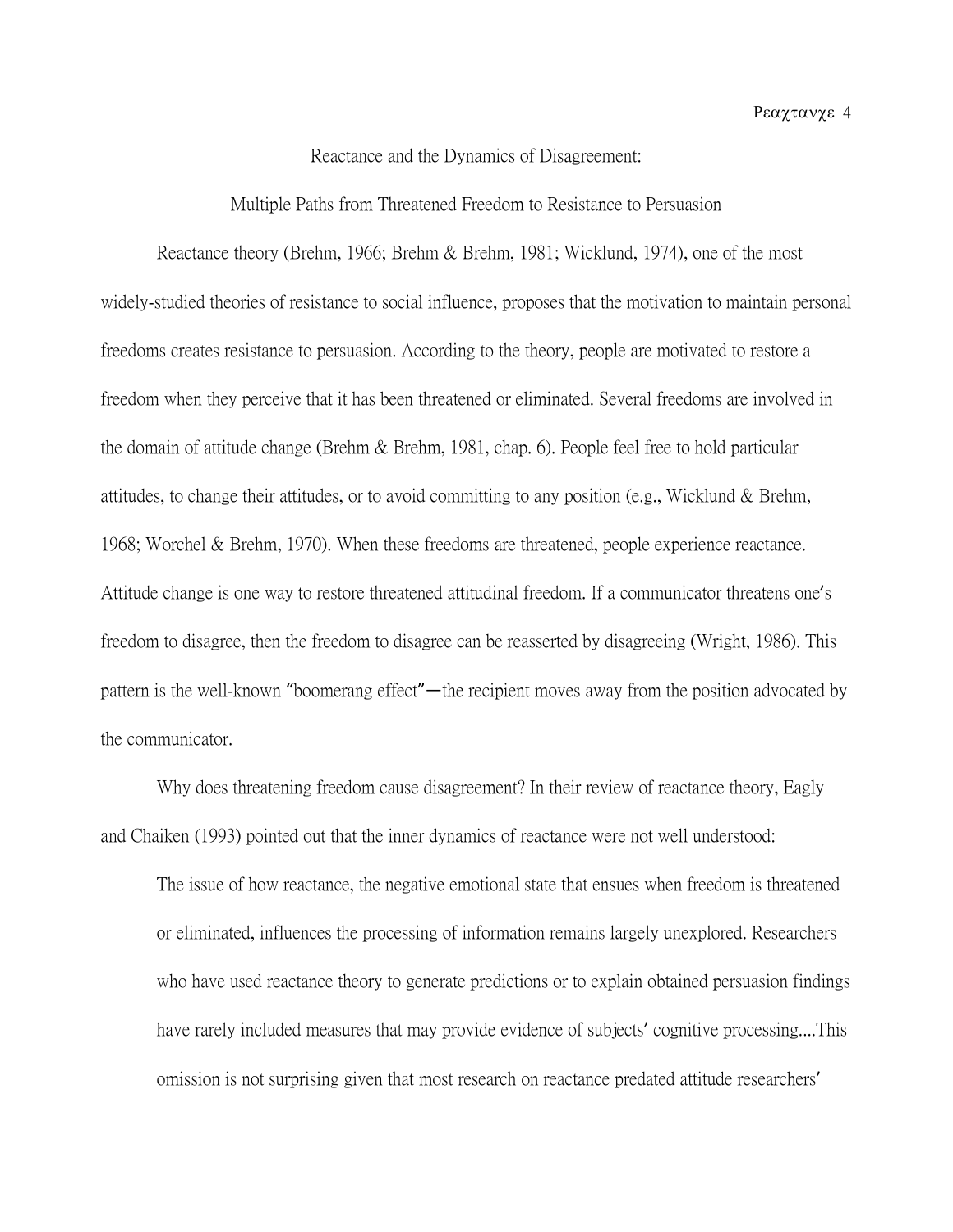contemporary preoccupation with underlying cognitive processes (p. 571).

Brehm and Brehm (1981), in discussing unresolved issues in reactance research, make a similar point. After noting the evidence for threat-induced boomerang effects, they ask, "are these reactance effects a direct reflection of the motivational state directed toward restoration of freedom, or are there mediating cognitive processes?" (p. 396). Their discussion suggests two possibilities. First, reactance may have a direct motivational effect on resistance. People may change their attitudes simply because they are motivated to restore their freedom and disagreement is the most direct way to do so. In this sense, boomerang effects represent built-in responses to threats—all else equal, a threat to freedom is sufficient for negative attitude change.

Second, disagreement may represent the endpoint of mediating cognitive responses (Jacks & Cameron, 2003; Petty, Ostrom, & Brock, 1981). For example, encountering a threat to freedom in a message will evoke reactance and the motivation to reassert one's freedom to disagree. As a result, people may have negative responses to the message, such as counterarguments, blanket rejections of the position, and negative perceptions of the source's credibility or attractiveness (Worchel & Brehm, 1971; Wright, 1986). The eventual disagreement may result from the recruitment of unfavorable cognitive responses, not from the initial motivation that stimulated them. In this second possibility, threats reduce agreement by evoking thoughts that are unfavorable to successful persuasion.

There are thus two paths to reactance-induced resistance to persuasion. One suggests that reactance can directly motivate resistance to persuasion; the second suggests that cognitive responses mediate the effects of threats on resistance. There is no reason to assume that these approaches are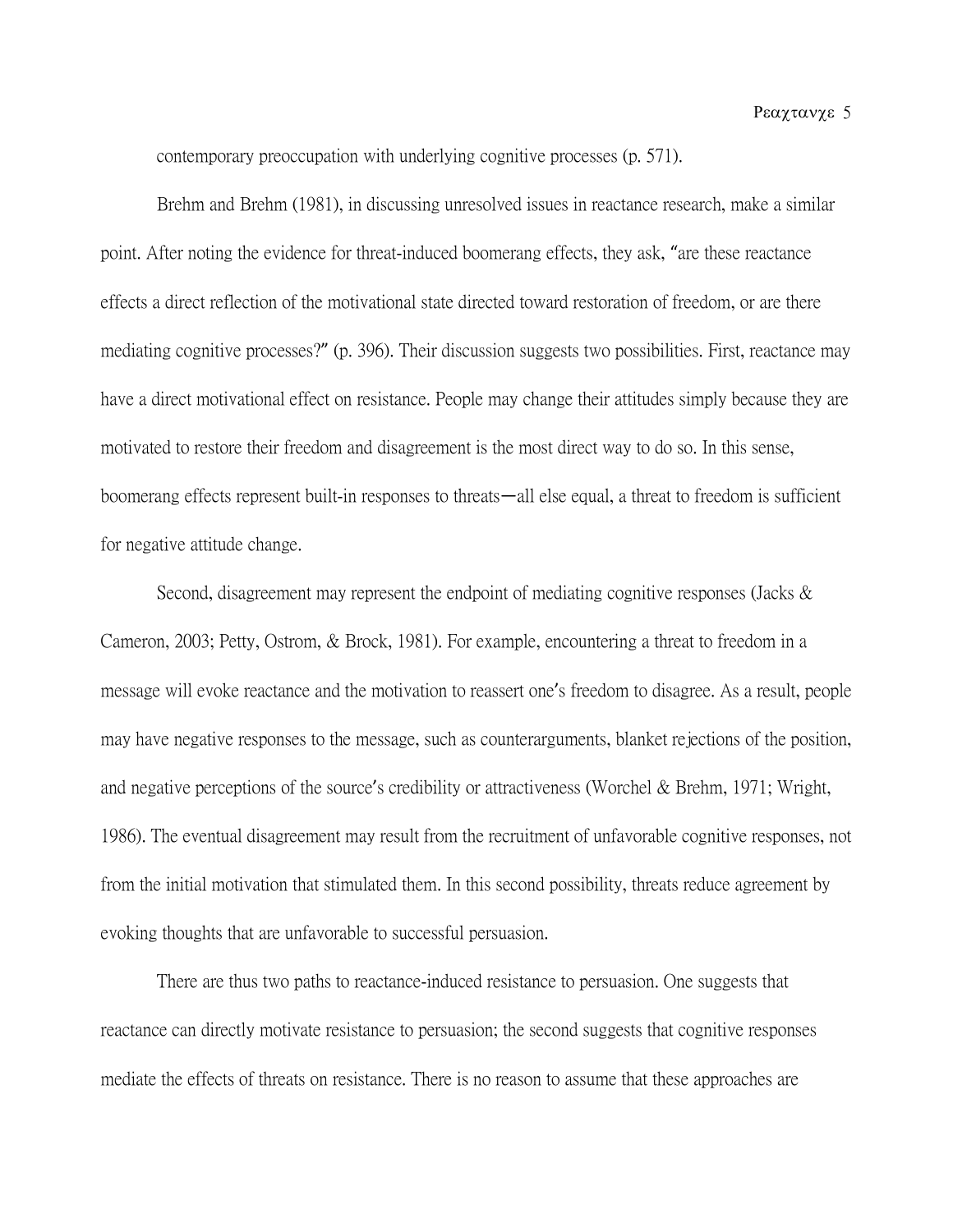contradictory or exclusive; both are founded on the motivation to restore threatened freedoms. A sensible position is to assume that both paths to disagreement occur in different circumstances. Sometimes a threat may reduce agreement indirectly, by affecting perceptions of the communicator and by evoking negative cognitive responses. This reflects the cognitive mediation of reactance. Likewise, sometimes a threat may affect agreement directly, in which the mere threat automatically leads to disagreement. This reflects the unmediated motivational effect of reactance on attitude change. If both processes can occur, then the task for research is to examine the conditions that promote one versus the other path.

## The Present Experiments

The present research was designed to demonstrate both direct and indirect effects of threats to freedom. The goals were (1) to show that threats to freedom can have both direct and mediated effects on attitudes, (2) to identify some conditions that moderate whether a threat to freedom will directly or indirectly affect attitude change, and (3) to show that the two paths have different implications for resistance to persuasion. Experiment 1 tested the first two goals. It explored whether threats to freedom can cause disagreement through several paths, and it identified circumstances when the different paths occur. Experiment 2 tested the third goal. It examined implications of the various paths for reactance-based sleeper effects (Brehm & Mann, 1975; Gruder et al., 1978)—do different paths to *initial* disagreement have different implications for *delayed* disagreement?

#### Experiment 1

Experiment 1 examined whether disagreement due to threatened freedom can result from different paths. In the typical reactance experiment, threats to freedom are placed throughout the communication.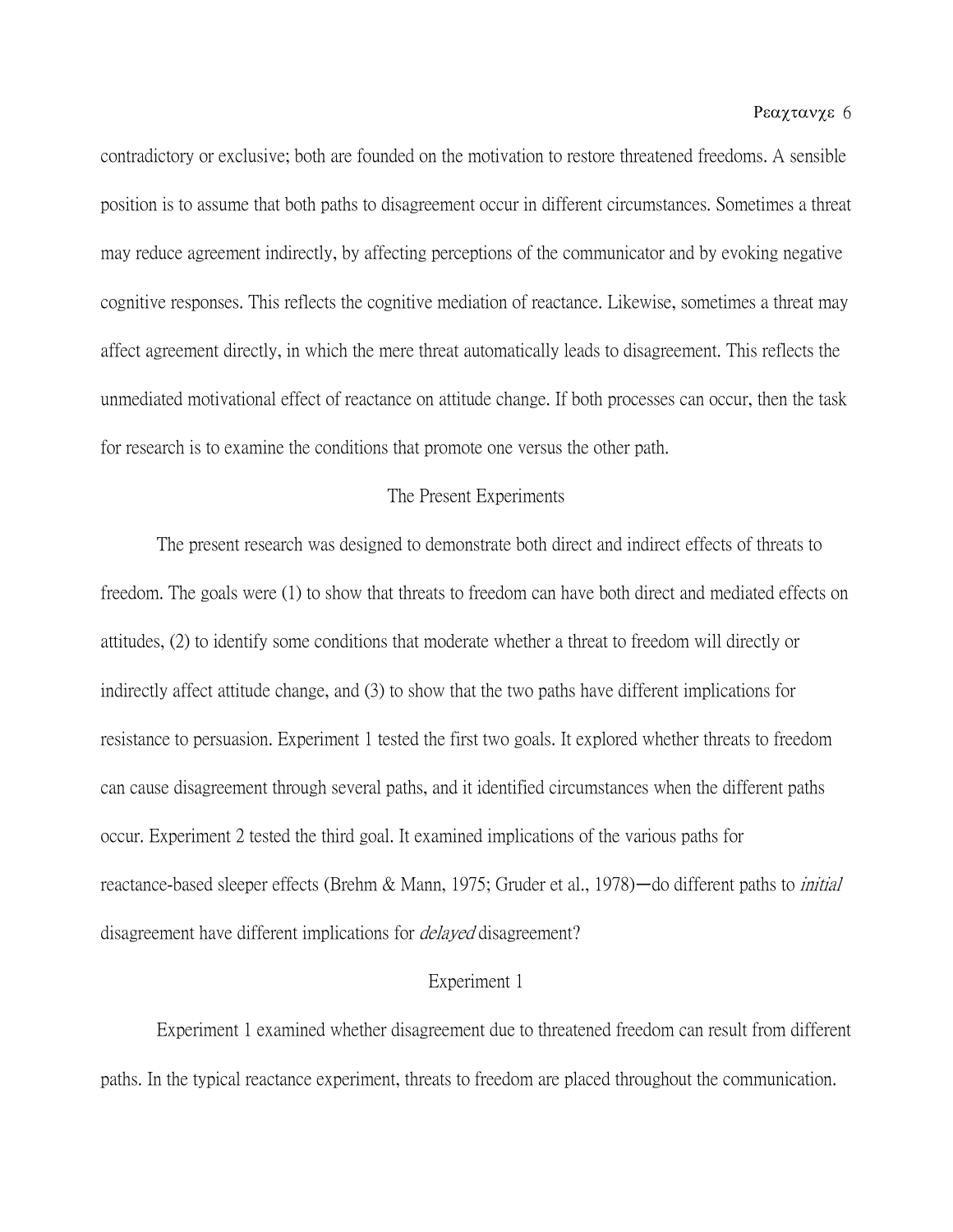Ρεαχτανχε 7

Brehm and Brehm (1981, p. 396) suggested that presenting a threat at the beginning of a message or at the end of a message could illuminate the role of cognitive processes in reactance. Starting with a threat should bias message processing, whereas ending with a threat allows relatively objective message processing. Experiment 1 thus manipulated when the threat to freedom appeared in the message. In one condition, the threat appeared at the beginning of the communication, before any arguments were presented. Starting with a threat to attitudinal freedom should evoke negative responses to the message, such as counterarguing and negative perceptions of the communicator's credibility, that persist through the message. In another condition, the threat appeared at the end of the communication, after all arguments had been presented. Agreement was then immediately assessed. In this condition, people have less time to criticize the message or the source. To appraise mediational relationships between threat, cognitive responses, and agreement, we measured perceptions of the communicator's credibility (e.g., sincerity, open-mindedness, expertise; Hovland, Janis, & Kelley, 1953) and self-reports of counterarguing during the communication.

Both direct and indirect effects were predicted. When the threat appeared at the beginning of the message, the threat's effect should be mediated by perceptions of credibility and by counterarguing. In this condition, the threat would reduce agreement by affecting the mediating variables. When the threat appeared at the end of the message, however, a sole direct effect of threat on agreement should appear. Given the relative lack of time for unfavorable cognitive responses, the threat itself should directly reduce agreement.

Method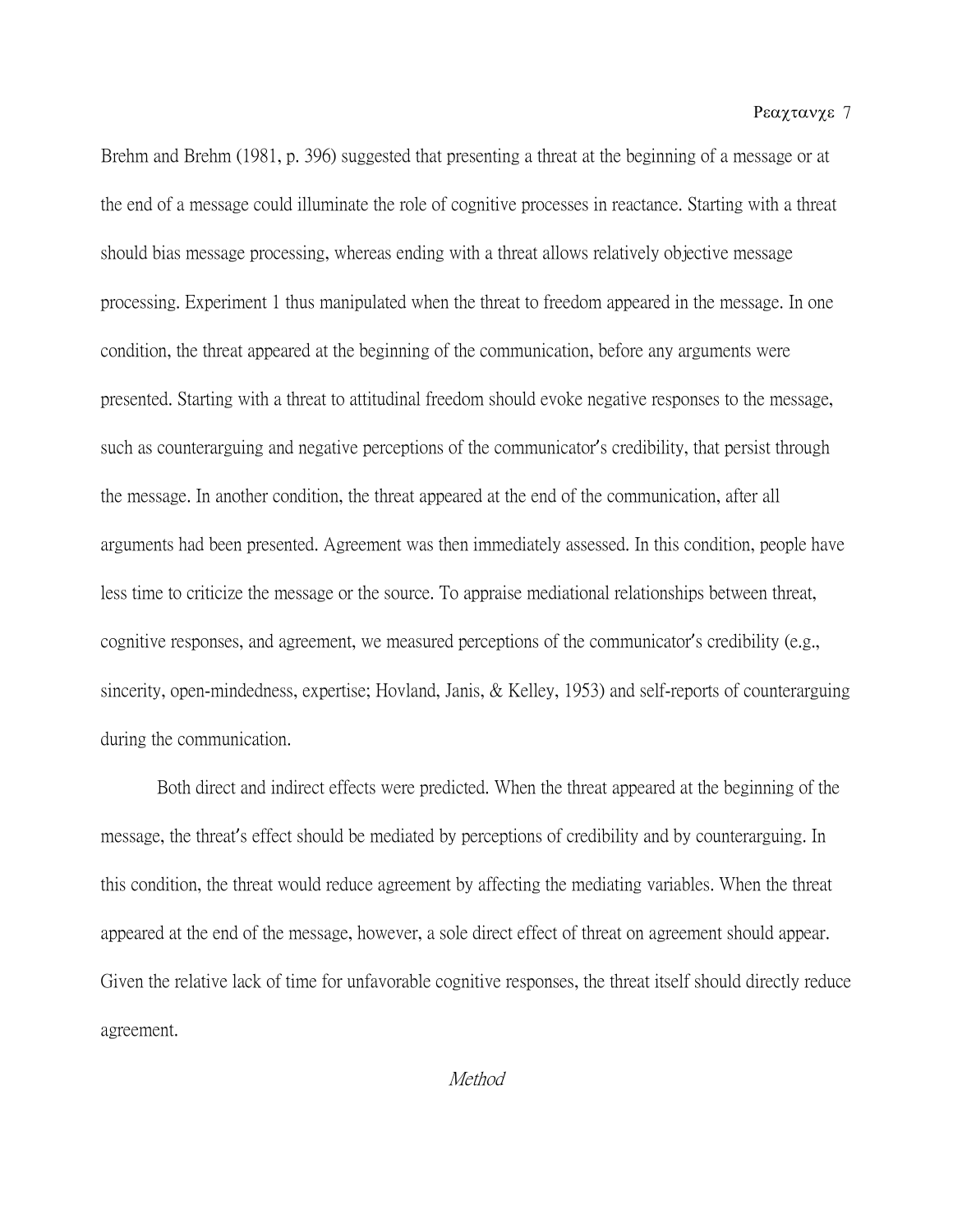#### Participants and Design

A total of 131 people enrolled in General Psychology at the University of North Carolina at Greensboro (UNCG) participated and received credit toward a research participation option. Ten participants were excluded because they did not understand the directions or they did not speak English as their native language. The final sample consisted of 121 students—82 women (68%) and 39 men (32%). Each person was randomly assigned to one of three between-subject conditions: *No Threat, Threat at* Start, or Threat at End.

## Procedure

People participated in groups of 3 to 10. The study was described as a survey of "how different aspects of personality relate to people's attitudes" as well as "what people think about other people's opinions." People expected to complete some brief personality scales, read an opinion essay that had been written by another student, and then give their impressions and reactions about what they had read. The personality part of the cover story was included to divert attention from the experiment's true purpose. To bolster the cover story's credibility, the questionnaire's first page included generic filler items related to various opinions and aspects of personality. Placing filler items on the top sheet enabled the experimenter to remain unaware of each participant's condition, for the manipulation appeared on the following page.

Persuasive message. After completing the filler items, participants completed "a survey of impressions of other people's opinions." The instructions said that approximately 50 UNCG students had written brief essays describing their opinions related to university issues. The experimenters now wished to get other people's impressions and reactions to the 50 essays. In the *no threat* condition, people read a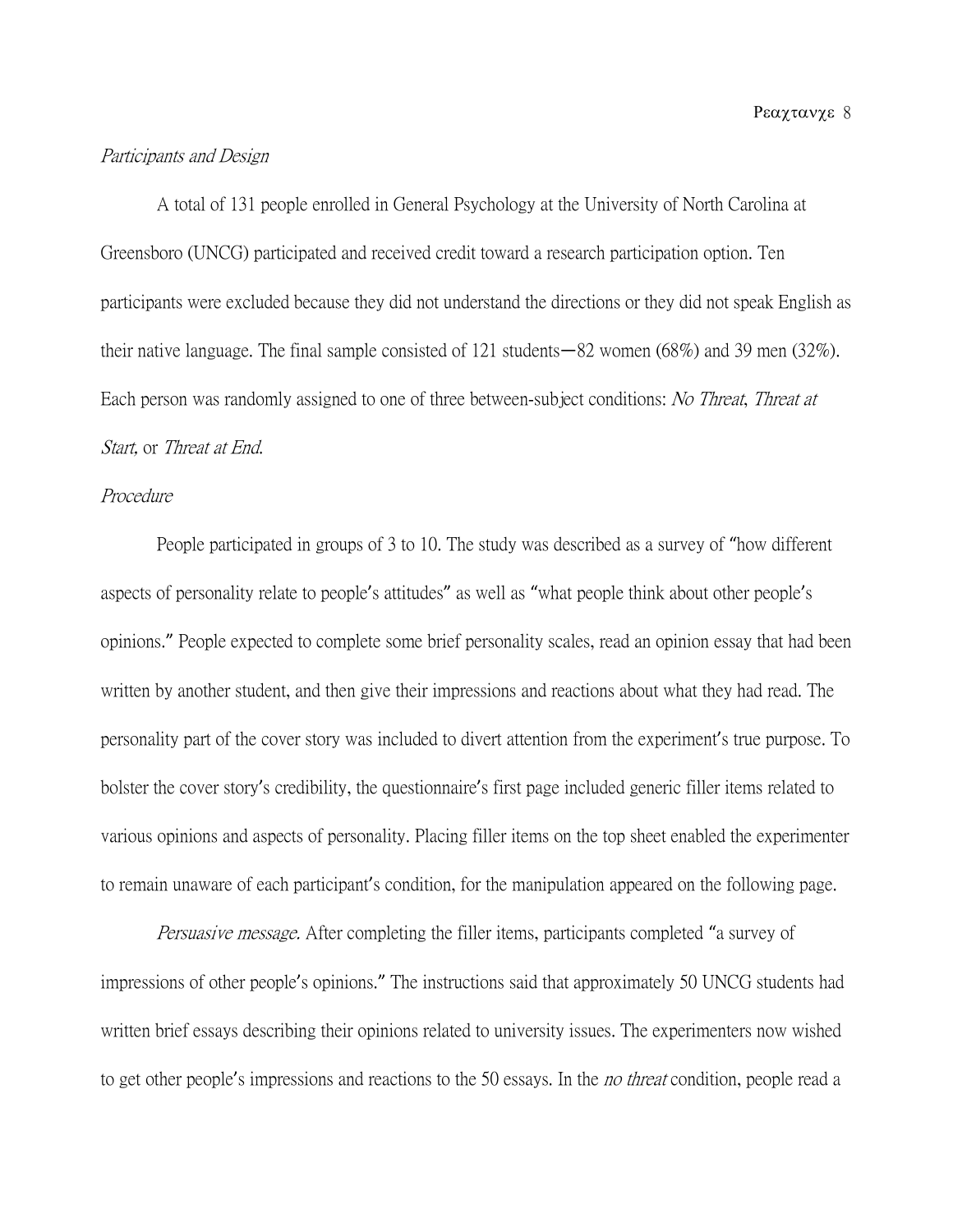one-sided essay in which the communicator argued that the university should add a major in advertising. Participants in the *threat at start* condition read the basic no-threat essay. The essay began, however, with the following sentences:

Here are my reasons for wanting a major in advertising at UNCG. They're good reasons, so I know you completely agree with all of them. Because when you think about it you are really forced to agree with me because this is a universal student issue.

Likewise, in the *threat at end* condition, three sentences were added to the end of the basic no-threat essay:

So those are my reasons for wanting a major in advertising at UNCG. They're good reasons, so I know you completely agree with all of them. Because when you think about it you are really forced to agree with me because this is a universal student issue.

Adding coercive statements to a communication is one of the most widely-used threat manipulations in reactance research (see Brehm & Brehm, 1981). The essay and threatening statements had been written by an undergraduate research assistant, to lend a credible style of prose.

This opinion issue was selected from a series of campus issues based on pretesting. Pretesting revealed that undergraduates had favorable attitudes toward adding a major in advertising, that they saw this issue as above-average in importance, and that they saw the essay as having moderately strong arguments and as clearly one-sided. A pro-attitudinal message was used to maximize reactance effects. Threatening attitudinal freedom creates more reactance when people agree with the communicator's position (Brehm & Brehm, 1981, chap. 6; Worchel & Brehm, 1970; Wright, 1986). Although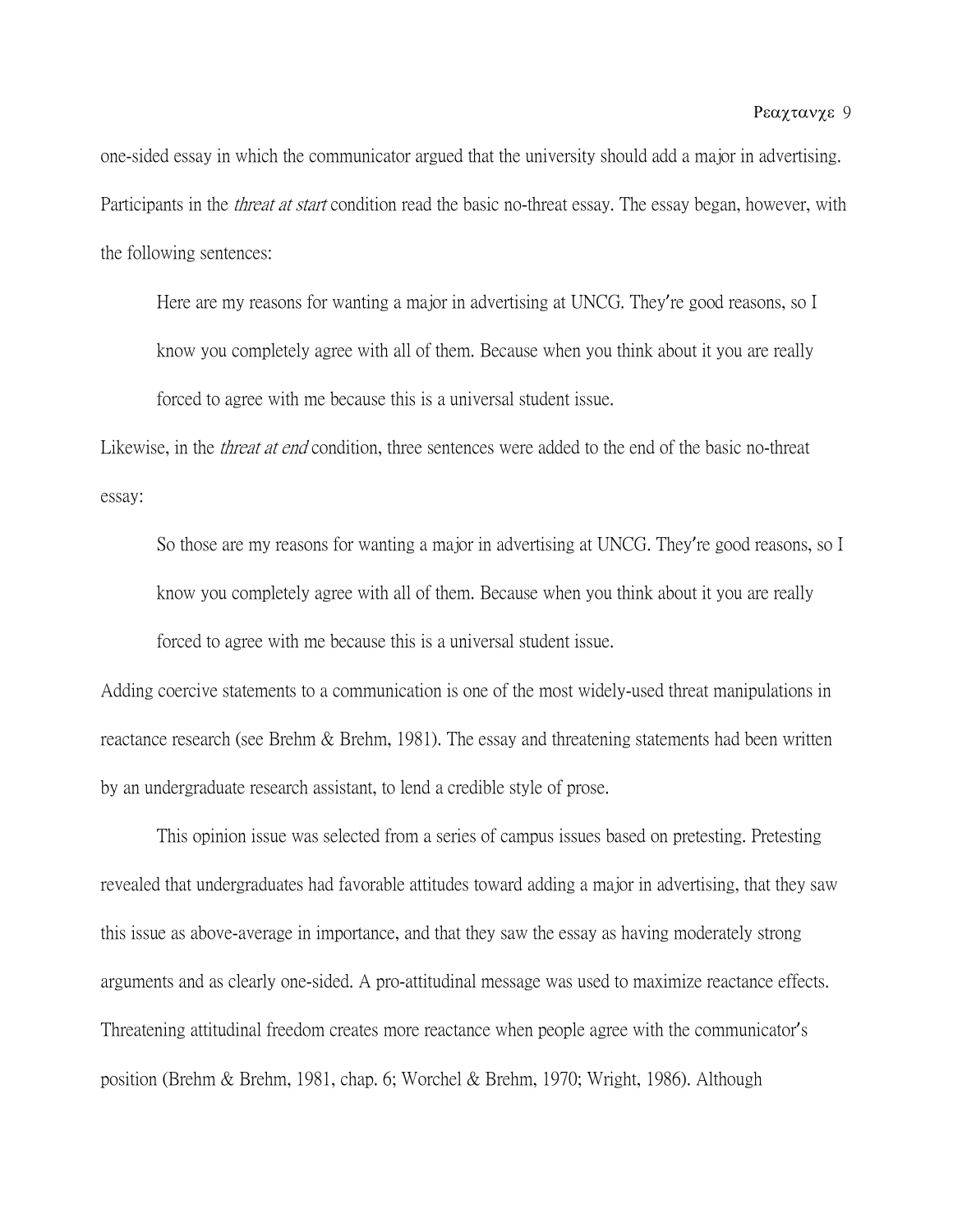counterintuitive, this prediction follows from reactance theory and is supported by research. When someone already disagrees with a threatening communicator, the mere existence of disagreement establishes that one is free to disagree (see Brehm & Brehm, 1981, pp. 125-135). This type of manipulation and the specific threatening statements were based on past research (see Carver, 1977; Silvia, in press; Snyder & Wicklund, 1976; Wicklund & Brehm, 1968; Worchel & Brehm, 1970).

Dependent measures. After reading the essay, participants responded to the dependent measures. All items were completed with 7-point Likert-type scales. Agreement with the communicator was measured with two items (e.g., "How much do you agree with the author?"; scale anchors: not at all, very much). (Because of the communicator's obvious, extremely positive position, measuring agreement with the communicator is the same as measuring favorability toward the issue.) A manipulation check of perceived threat to freedom was obtained with four items (e.g., "The author was pressuring me to agree with him/her"; scale anchors: not at all, very much). Perceptions of the communicator's credibility were measured with four items that assessed dimensions of credibility found in past research (Hovland et al., 1953): "How sincere is the author?*"* (not at all, very sincere); "How open-minded is the author?" (not at all, very open-minded); "How qualified is the author to write about this topic?" (not at all, very qualified); and "Does the author seem like an expert on this topic?" (not at all, definitely). Finally, self-reported counterarguing was measured with three items: "Were you criticizing the essay while you were reading it?"; "While reading the essay, were you thinking of points that went against the author's arguments?"; and "While reading the essay, were you feeling skeptical of the author's arguments?" (*not at all, very* much). Demographic items followed the dependent variables.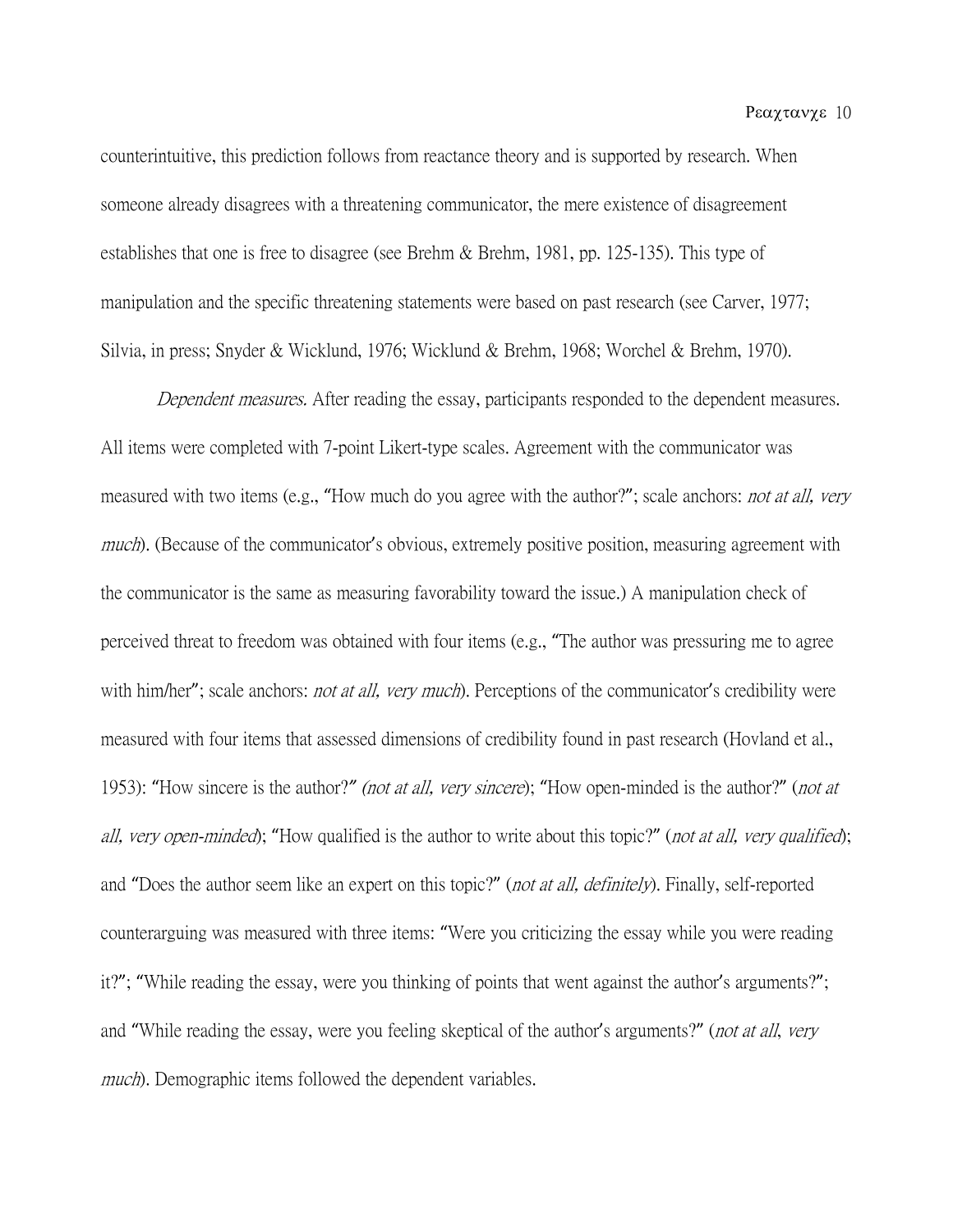#### Results

## Manipulation Check

The four items measuring perceived threat to attitudinal freedom were averaged ( $\alpha$  = .95). A planned contrast comparing the no-threat condition to the two threat conditions (weights: -2, 1, 1) was highly significant,  $\ell(118) = 7.97$ ,  $p < .001$ . As expected, people in the no-threat condition ( $M = 2.66$ ) found the essay to be significantly less threatening relative to people in the threat-at-start  $(M = 4.98)$  and threat-at-end conditions  $(M = 5.18)$ .

## Effects of Threat on Agreement

How did the threats to freedom affect agreement with the communicator? The two items measuring agreement with the communicator were averaged ( $\alpha$  = .78). A planned contrast comparing the no-threat condition to the two threat conditions (weights: -2, 1, 1) was significant,  $n(118) = 3.96, p < .001$ . Subsequent comparisons indicated that both types of threat aroused reactance (see Table 1). Relative to people in the no-threat condition, people in the threat-at-start condition  $((178) = 3.47, p < .001, d = .77)$ and in the threat-at-end condition  $(t(77) = 3.48, p < .001, d = .79)$  agreed significantly less with the communicator. (Effect sizes were calculated with Minsize 2; Morse, 1999). Furthermore, the temporal position of the threat did not affect reactance—the two threat conditions had equivalent levels of agreement,  $t(81) = .096$ ,  $p < .92$ ,  $d = .02$ . In short, threats to attitudinal freedom reduced agreement, regardless of whether people encountered the threat at the start or at the end of the message.

## Mediation Analyses

Mediation analyses were conducted to assess the direct and indirect effects of threats to freedom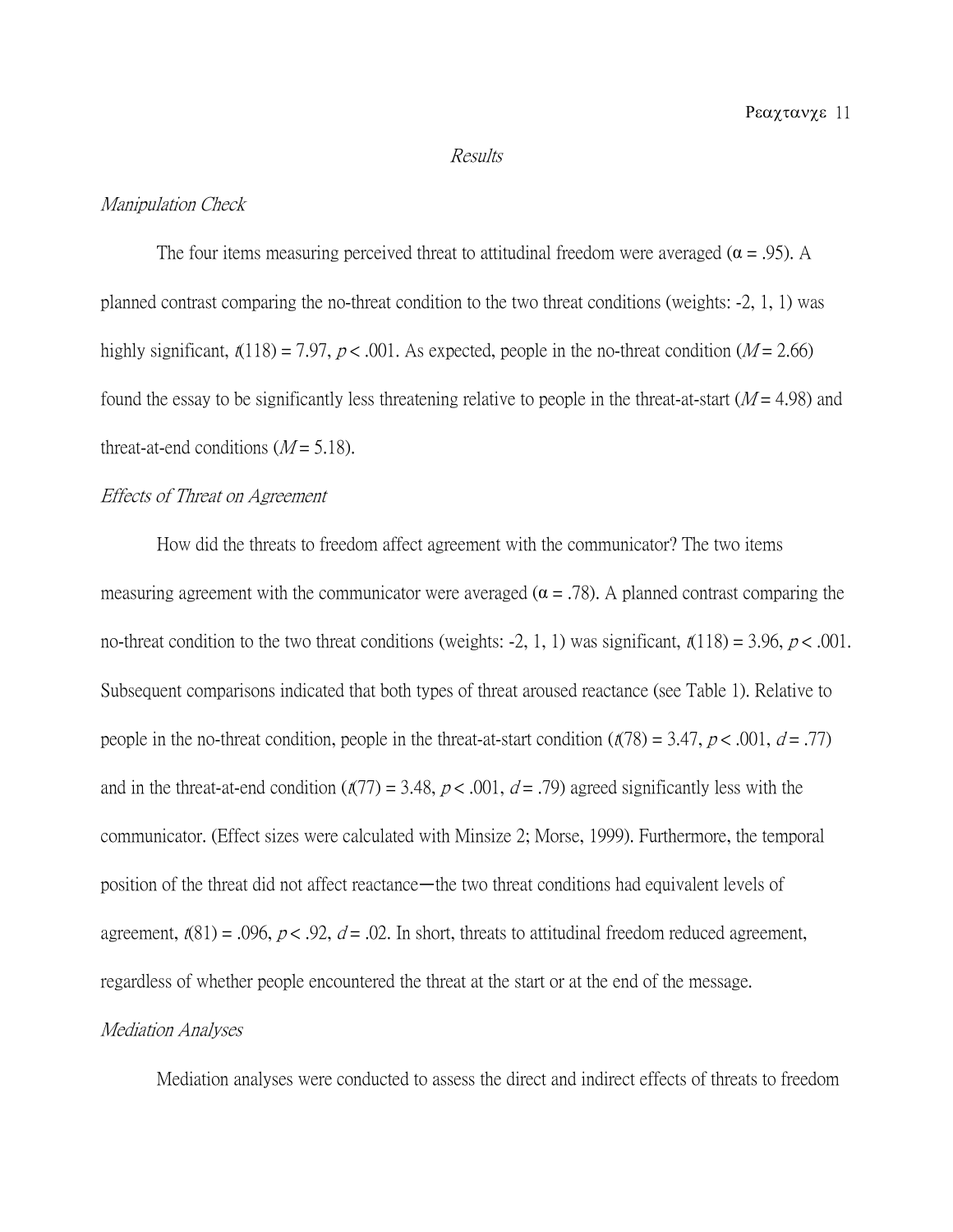on agreement (Baron & Kenny, 1986). To enable stronger causal inferences, the mediation analyses used the manipulation of threat instead of the self-reported manipulation check. Two sets of analyses were conducted. The first set involved the no-threat condition and the threat-at-start condition; the second set involved the no-threat condition and the threat-at-end condition. This strategy enabled a look at differences in mediation depending on whether the threat occurred before or after the message. Responses to the four items measuring perceptions of the communicator's credibility ( $\alpha = .75$ ) and the three items measuring counterarguing ( $\alpha = .81$ ) were averaged to form credibility scores and counterarguing scores.

Threat at start. When the threat appeared at the start of the message, the effect of the threat was fully mediated by cognitive responses. Viewed singly, the threat manipulation significantly reduced agreement,  $\beta = -0.366$ ,  $p < 0.001$ . The threat manipulation also predicted increases in self-reported counterarguing,  $β = 0.374$ ,  $p < 0.001$ , as well as negative perceptions of the communicator's credibility,  $β =$  $-374$ ,  $p < .001$ . When threat, counterarguing, and credibility were considered simultaneously, threat no longer predicted agreement,  $β = -.153$ ,  $p < .15$ , whereas both counterarguing ( $β = -.272$ ,  $p < .015$ ) and credibility (β = .296,  $p < .009$ ) still significantly predicted agreement.

Several new methods of mediation analyses have appeared since Baron and Kenny (1986) presented their causal steps method (MacKinnon, Lockwood, Hoffman, West, & Sheets, 2002; Shrout & Bolger, 2002). To assess mediation directly, we conducted a modified form of the Sobel (1982) test of mediation (see Kenny, Kashy, & Bolger, 1998, p. 260). This test, expressed as a z-score, directly assesses the extent to which a mediator carries the effect of an independent variable on a dependent variable. According to these analyses, both counterarguing ( $Z = 1.98$ ,  $p < .047$ ) and credibility ( $Z = 2.09$ ,  $p < .036$ )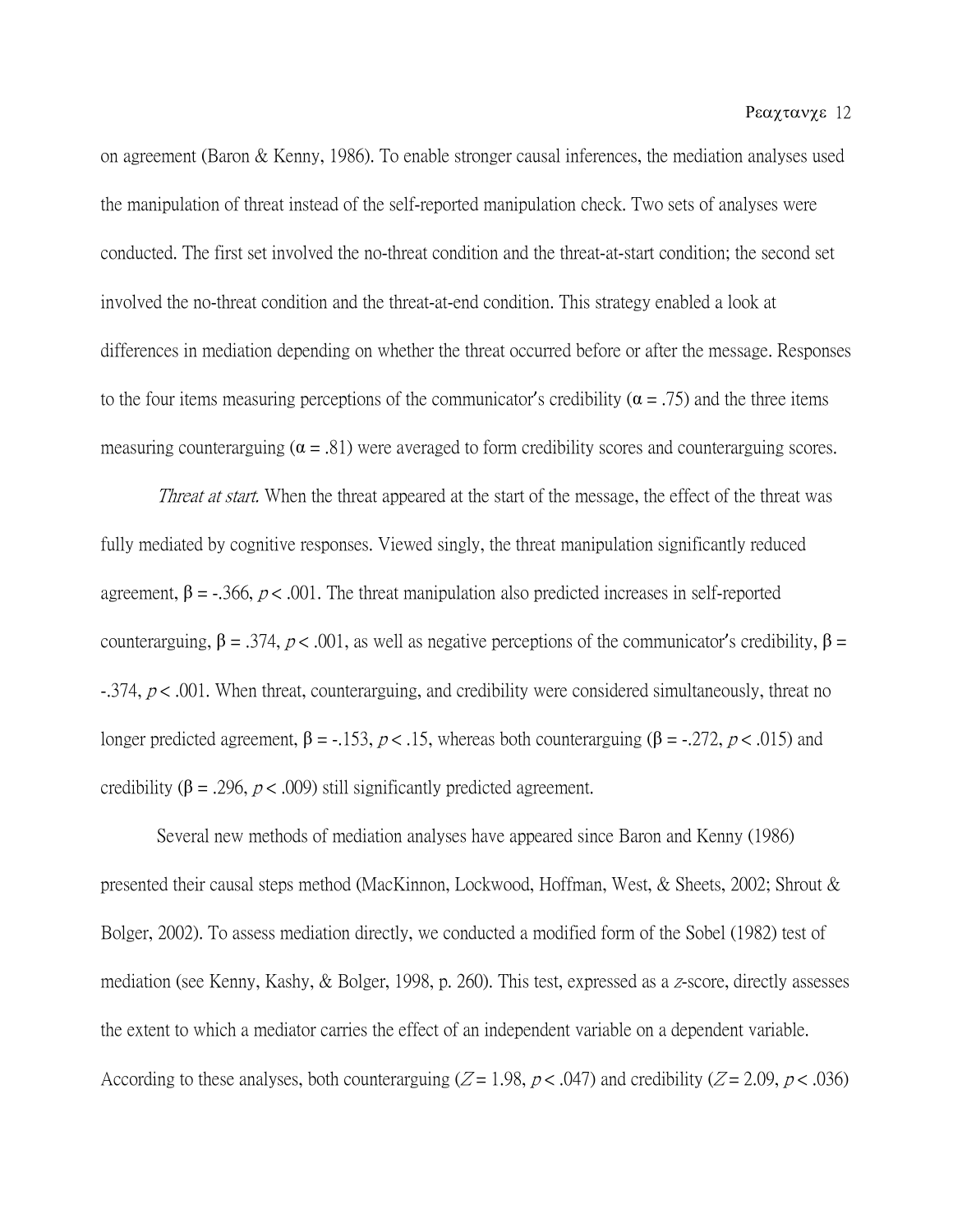significantly mediated between threat and agreement.

In summary, the pattern of mediation effects suggests that counterarguing and credibility fully mediated the effect of the threat manipulation on agreement. The direct effect of threat became insignificant when the effects of the mediating variables were considered concurrently, and both mediators had significant mediational effects.

Threat at end. When the threat appeared at the end of the message, a different pattern of mediation appeared. Viewed singly, the threat manipulation significantly reduced agreement,  $β = -0.369$ ,  $p =$ < .001. The threat manipulation also predicted increases in self-reported counterarguing,  $β = .283$ ,  $p <$ .011. Threat had only a marginal effect on negative perceptions of the communicator's credibility,  $\beta$  =  $-211, p < .062$ . When threat, counterarguing, and credibility were considered simultaneously, threat still significantly predicted agreement,  $\beta = -0.271$ ,  $p < 0.01$ . Counterarguing did not significantly predict agreement (β = -.092, *p* < .4), although credibility did (β = .344, *p* < .002). The Sobel test of mediation assessed whether counterarguing and credibility significantly mediated between threat and agreement. Neither counterarguing ( $Z = .75$ ,  $p < .45$ ) nor credibility ( $Z = 1.57$ ,  $p < .11$ ) had a significant mediational effect.

This pattern of effects suggests that counterarguing and credibility did not mediate the effect of the threat manipulation on agreement. The direct effect of threat remained significant when the mediating variables were considered concurrently. Furthermore, the direct tests of mediation did not find significant mediational effects for either variable. Therefore, the threat apparently had a direct negative effect on agreement when it appeared at the end of the message.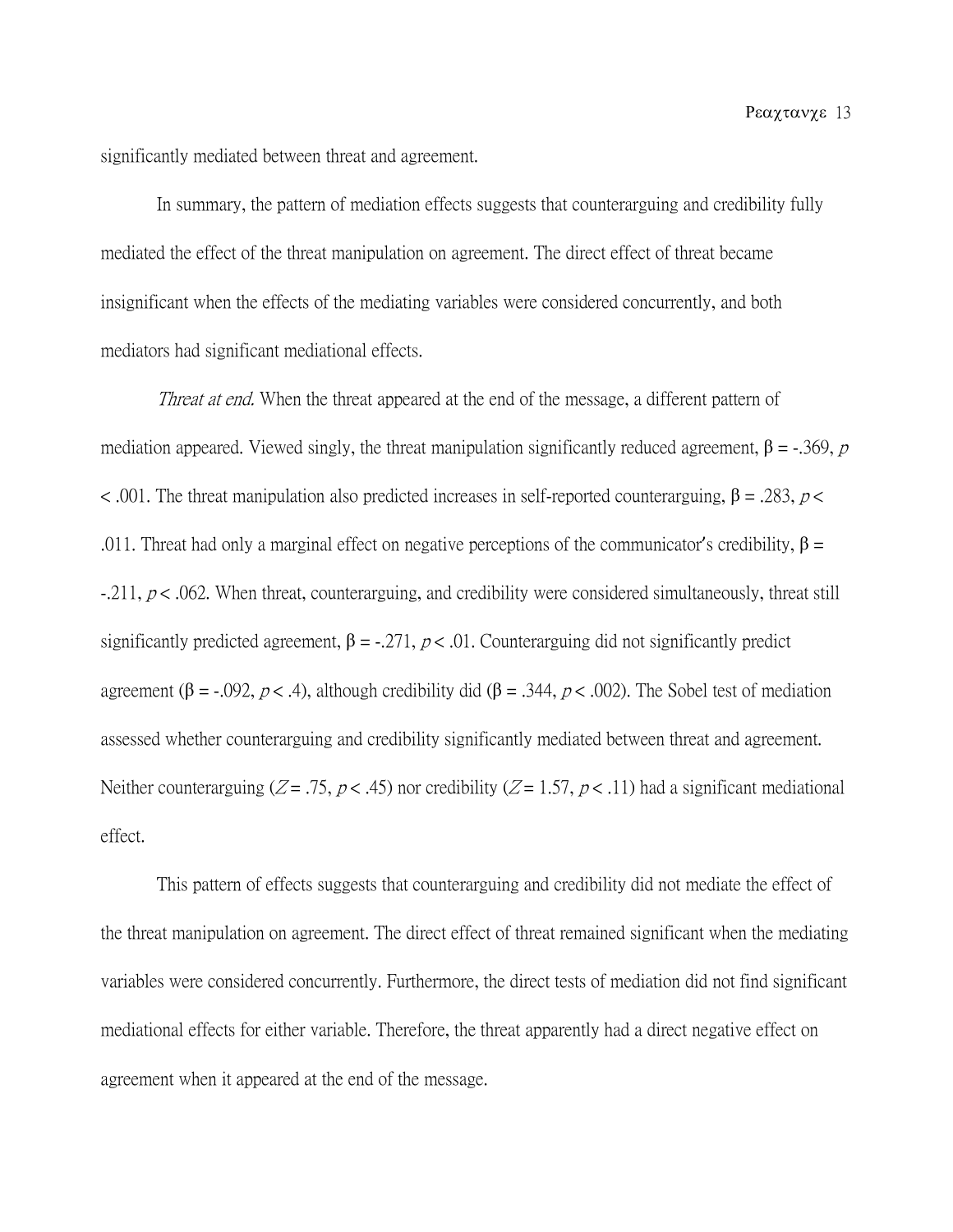Summary of mediation analyses. Different patterns of mediation appeared, depending on whether the threat to freedom appeared at the start or at the end of the message. When the threat appeared before the message, cognitive responses mediated the effect of threat—both counterarguing and credibility had significant mediational effects, and threat no longer had a significant direct effect on agreement. But when the threat appeared after the message, cognitive responses did not mediate the effect of threat—neither counterarguing nor credibility had a significant mediational effect, and the direct path from threat to agreement remained significant.

## Discussion

Experiment 1 examined the underlying dynamics of reactance-based disagreement. As predicted, threats to freedom had both direct and mediated effects on attitude change. Threats preceding a message caused disagreement mediated by cognitive responses; counterarguing and perceptions of the communicator's credibility fully mediated the effect of the threat on disagreement. Threats following a message, however, directly caused disagreement that was unmediated by negative cognitive responses. This experiment thus demonstrates that threats to freedom can evoke disagreement through different paths—one mediated by cognitive processes, and one following directly from the motivation to restore threatened freedoms.

Experiment 1 measured counterarguing with self-report Likert items. Other ways of measuring counterarguing are prompting people to recall their negative thoughts (Romer, 1979), giving people a list of arguments and asking them to mark the arguments that came to mind during the message (Phau et al., 2004), and asking for open-ended thought listing after the message and coding the thoughts for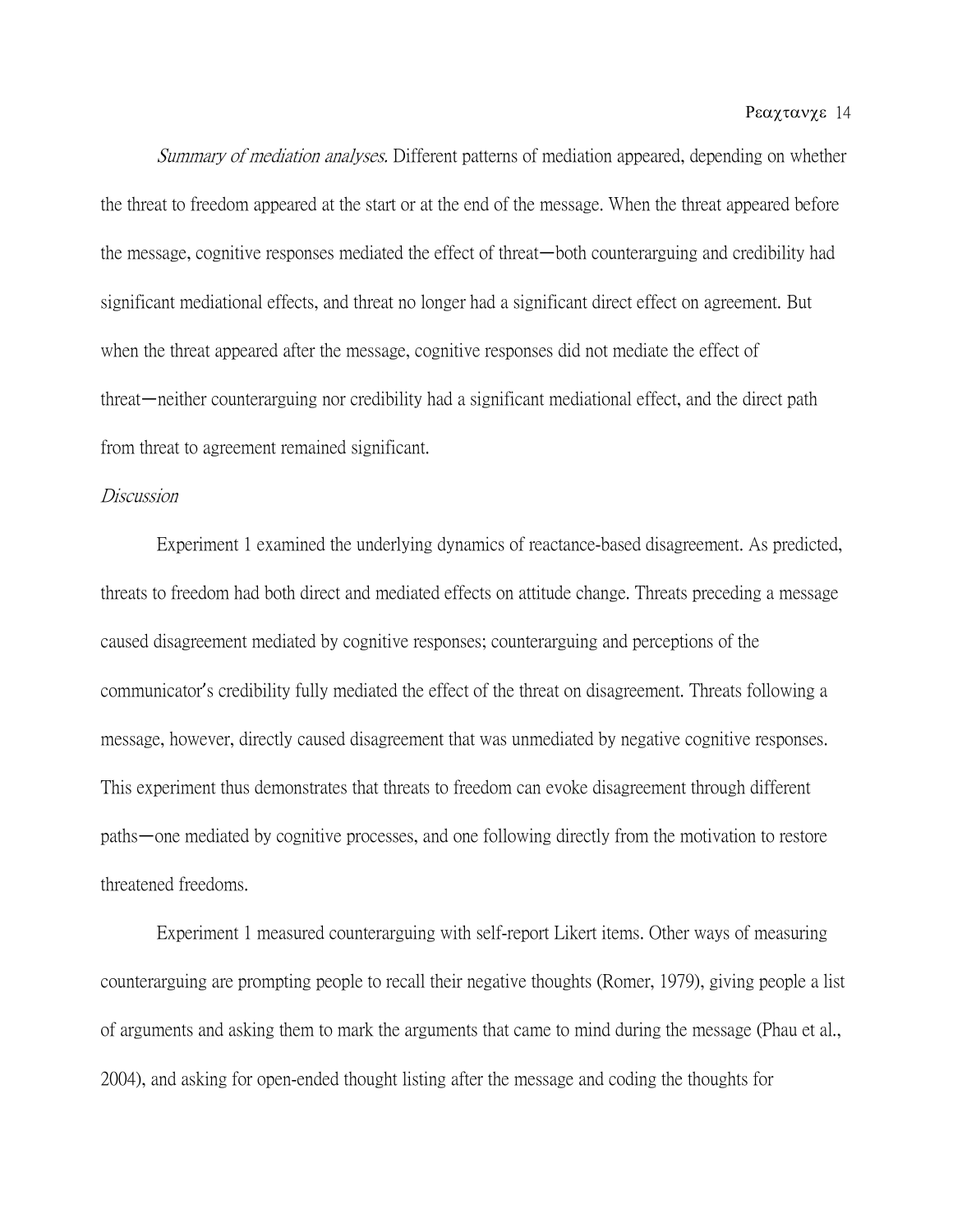counterarguments (e.g., Petty & Cacioppo, 1979). Research has not explored the convergence of these measures, but there are reasons to believe that they will show the same effects. Both self-report and thought-listing measures (1) are given after the message and after measuring attitudes, (2) involve self-reports of thoughts, and (3) presume that people can recall and consciously report on their thoughts during the message.

## Experiment 2

Finding multiple paths in reactance advances our understanding of reactance-based resistance, but what are the implications of this finding? Do different paths to disagreement have different consequences for other important issues in persuasion, beyond initial agreement with the message? Experiment 2 was conducted to test additional implications of the multiple paths. In particular, the experiment tested predictions regarding threat-based *sleeper effects*. Increases in persuasion over time can result from several processes (Cook & Flay, 1978; Kumkale & Albarracín, 2004; Pratkanis, Greenwald, Leippe, & Baumgardner, 1988). Reactance theory has proposed a threat-based sleeper effect. According to the theory, all persuasion attempts create forces toward compliance and forces toward reactance (Brehm & Brehm, 1981). Agreement reflects the balance of the positive and negative forces (cf. Davis & Knowles, 1999; Knowles & Linn, 2004). Threats to freedom sharply increase the force toward reactance, which then overwhelms the positive force toward compliance. Removing the threat reduces the force toward reactance; people then comply, provided that the force toward compliance remains strong. In short, removing a threat will create a sleeper effect if people have reasons to agree with the message. Only a few experiments have tested this prediction, but they have shown that removing a threat can lead to increases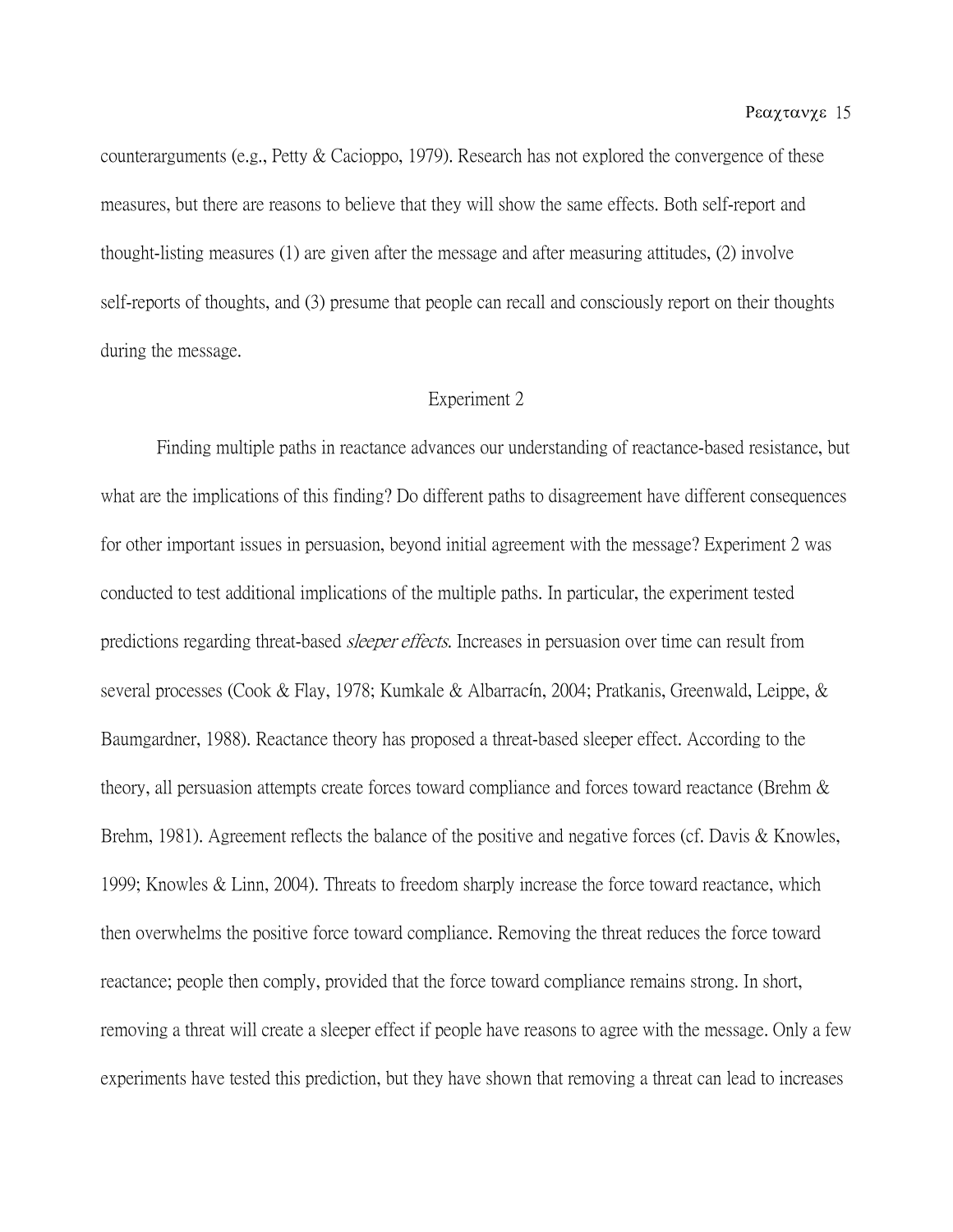in persuasion over time (Brehm & Mann, 1975; Gruder et al., 1978, Study 2; Worchel & Brehm, 1971, Study 2).

The findings of Experiment 1 suggest that the different paths to disagreement should have different implications for the stability of disagreement. When people disagree simply because of the threat, then the reactance-based sleeper effects should appear. If disagreement solely reflects an attempt to reassert the freedom to disagree, then removing the threat removes the reason to disagree. But when people disagree because of negative thoughts about the source and message, then their levels of disagreement should be stable. They have reasons for disagreeing—removing the threat does not remove the reasons on which disagreement was founded. These predictions thus qualify reactance theory's predictions regarding sleeper effects—whether removing a threat creates a sleeper effect should depend on the path to initial disagreement.

#### **Method**

### Participants and Design

Sixty-six students—44 women (67%) and 22 men (33%)—enrolled in General Psychology at UNCG participated and received credit toward a research participation option. Each person was randomly assigned to a *No Threat, Threat at Start*, or *Threat at End* condition.

## Procedure

People participated in groups of 3 to 8. The procedure of Experiment 2 followed that of the first experiment, with some exceptions. The participants expected to take part in two unrelated studies: a study of "personality and reading," and a study of "aesthetic preferences." In the ostensible "first study,"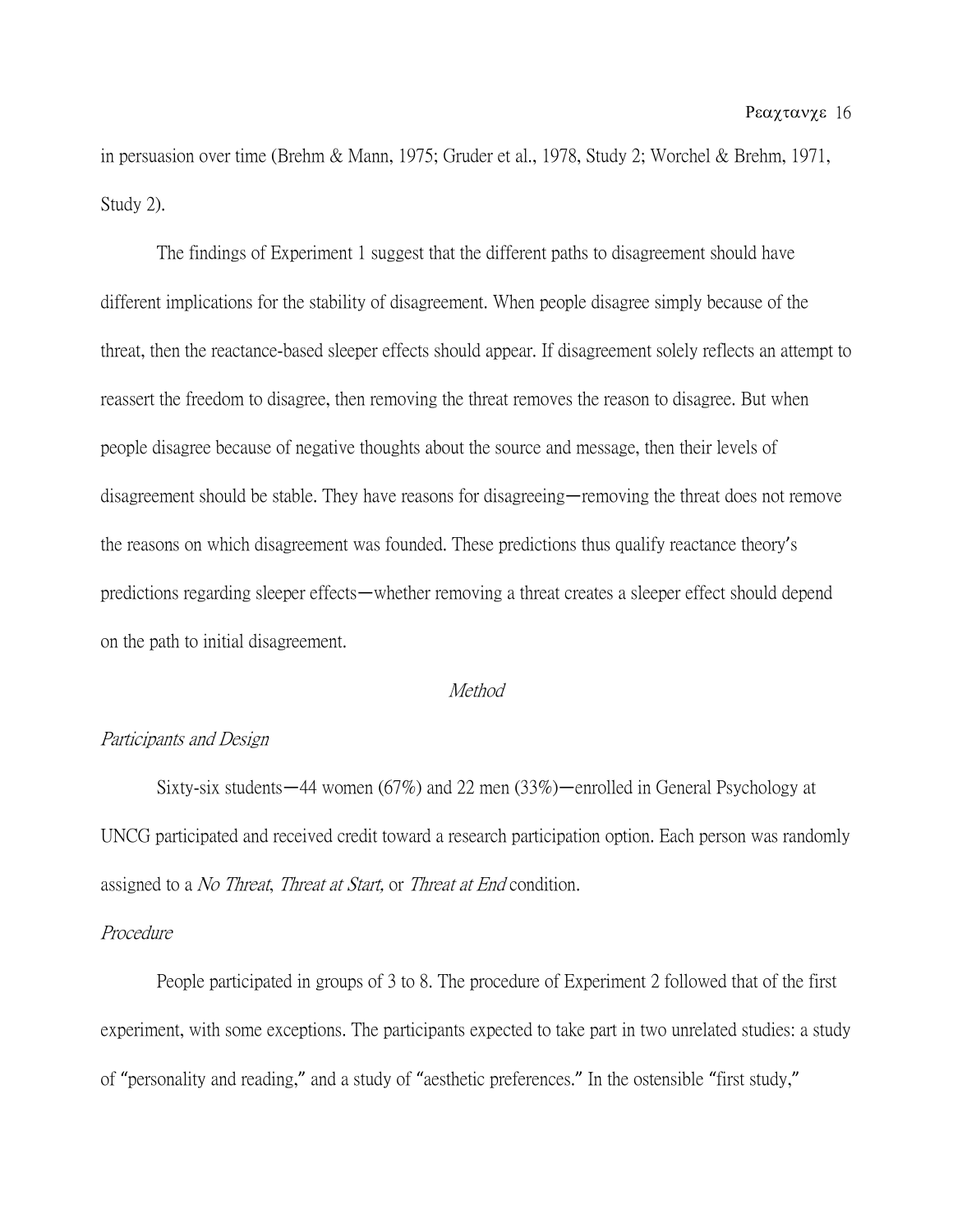participants read one of the three essays used in Experiment 1. Measures of agreement (2 items) and perceived threat (3 items) followed the essay.

Believing the attitude-related study to be over should render the threat to freedom obsolete and thus set the stage for possible sleeper effects. In an experiment by Brehm and Mann (1975), for example, participants learned that the study of group processes had ended, so the freedoms at stake were no longer relevant. Participants then began the "second study," which did not involve attitudinal freedoms. People completed a page of filler personality items and then rated the complexity and interestingness of random polygons. After this filler "second study," they completed the same measure of agreement they had completed earlier in the experiment.

## Results

#### Manipulation Check

The three items measuring perceived threat to attitudinal freedom were averaged ( $\alpha$  = .96). A planned contrast comparing the no-threat condition to the two threat conditions (weights: -2, 1, 1) was highly significant,  $t(63) = 10.15$ ,  $p < .001$ . As expected, people in the no-threat condition ( $M = 2.13$ ) found the essay to be significantly less threatening relative to people in the threat-at-start ( $M = 5.06$ ) and threat-at-end conditions  $(M = 5.96)$ .

#### Initial Agreement

How did the threat to freedom affect initial agreement with the communicator? The two items measuring agreement were averaged ( $\alpha$  = .83). A planned contrast comparing the no-threat condition to the two threat conditions (weights: -2, 1, 1) was significant,  $t(63) = 3.54$ ,  $p < .001$ . As in Experiment 1,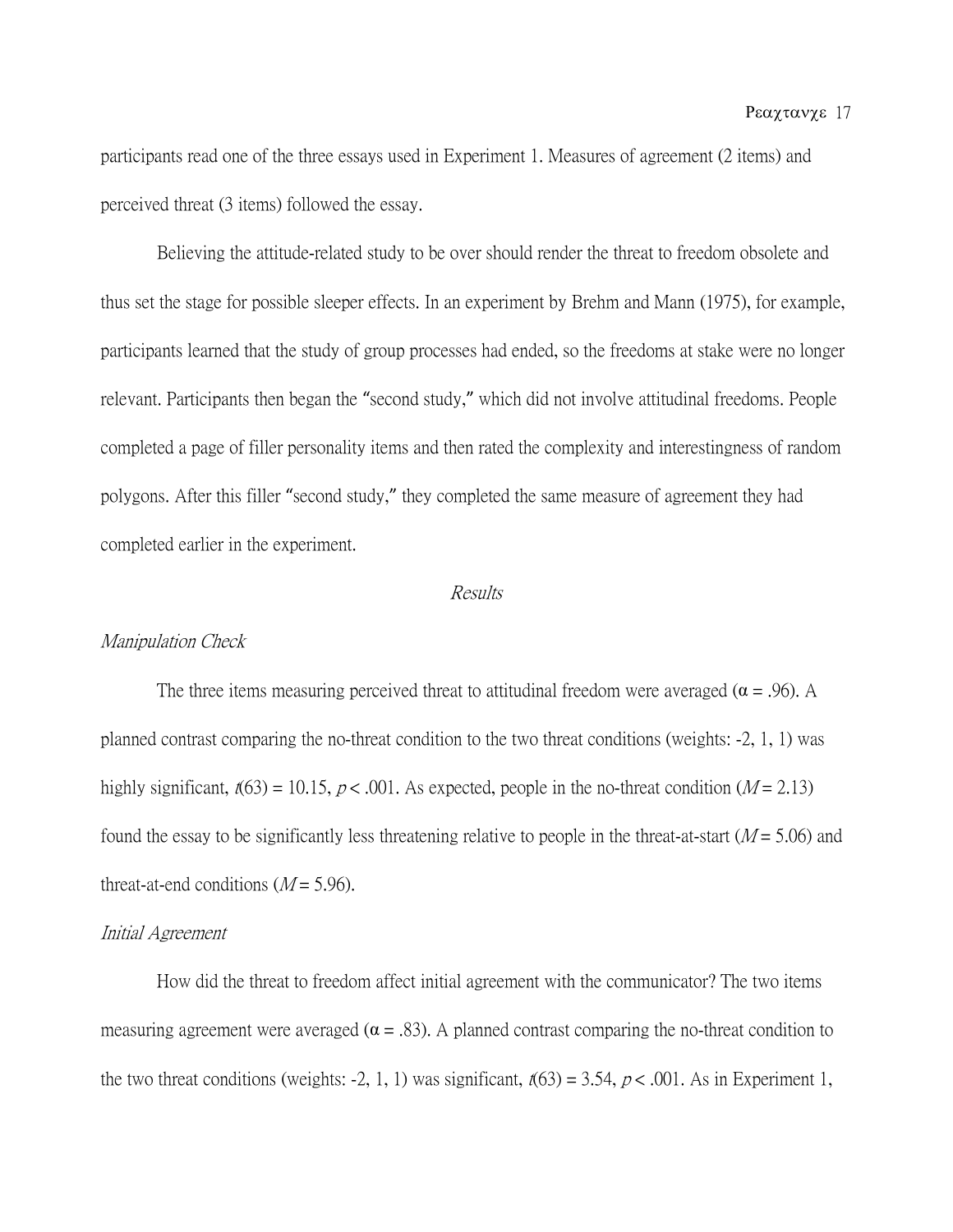both types of threat aroused reactance (see Table 2). Relative to people in the no-threat condition, people in the threat-at-start condition ( $t(42) = 2.65$ ,  $p < .011$ ,  $d = .79$ ) and in the threat-at-end condition ( $t(43) =$ 3.94,  $p < .001$ ,  $d = 1.19$ ) disagreed significantly with the communicator. Furthermore, the temporal position of the threat did not affect the occurrence of reactance—the two threat conditions had equivalent levels of agreement,  $t(41) = .58$ ,  $p < .56$ ,  $d = .18$ . In short, threats to attitudinal freedom reduced agreement, regardless of whether people encountered the threat at the start or at the end of the message. Sleeper Effects

When measured immediately, disagreement with the message replicated the pattern found in Experiment 1. People in the threat conditions disagreed equally, regardless of whether the threat appeared at the beginning or end of the message. But what about disagreement over time? The two items measuring Time 2 agreement were averaged ( $\alpha = .85$ ), and a repeated-measures ANOVA assessed how threats to freedom affected initial and delayed agreement. This analysis found a non-significant main effect of time,  $F(1, 63) = 1.16$ , ns, a main effect of threat,  $F(2, 63) = 5.18$ ,  $p < .008$ , and a significant interaction,  $F(2, 63) = 1.16$  $(63) = 3.76, p < .029.$ 

Within-subject *t*-tests evaluated the form of this interaction (see Table 2). As predicted, people in the no-threat condition ( $t(22) = .55$ ,  $p < .59$ ,  $d = .11$ ) and in the threat-at-start condition ( $t(20) = .53$ ,  $p <$ .60,  $d = .11$ ) did not change their agreement over time. People in the threat-at-end condition, however, showed a sleeper effect—their agreement increased significantly over time,  $t(21) = 2.55$ ,  $p < .019$ ,  $d =$ .54.

Between-subject analyses evaluated the relative magnitude of change over time. "Sleeper effect"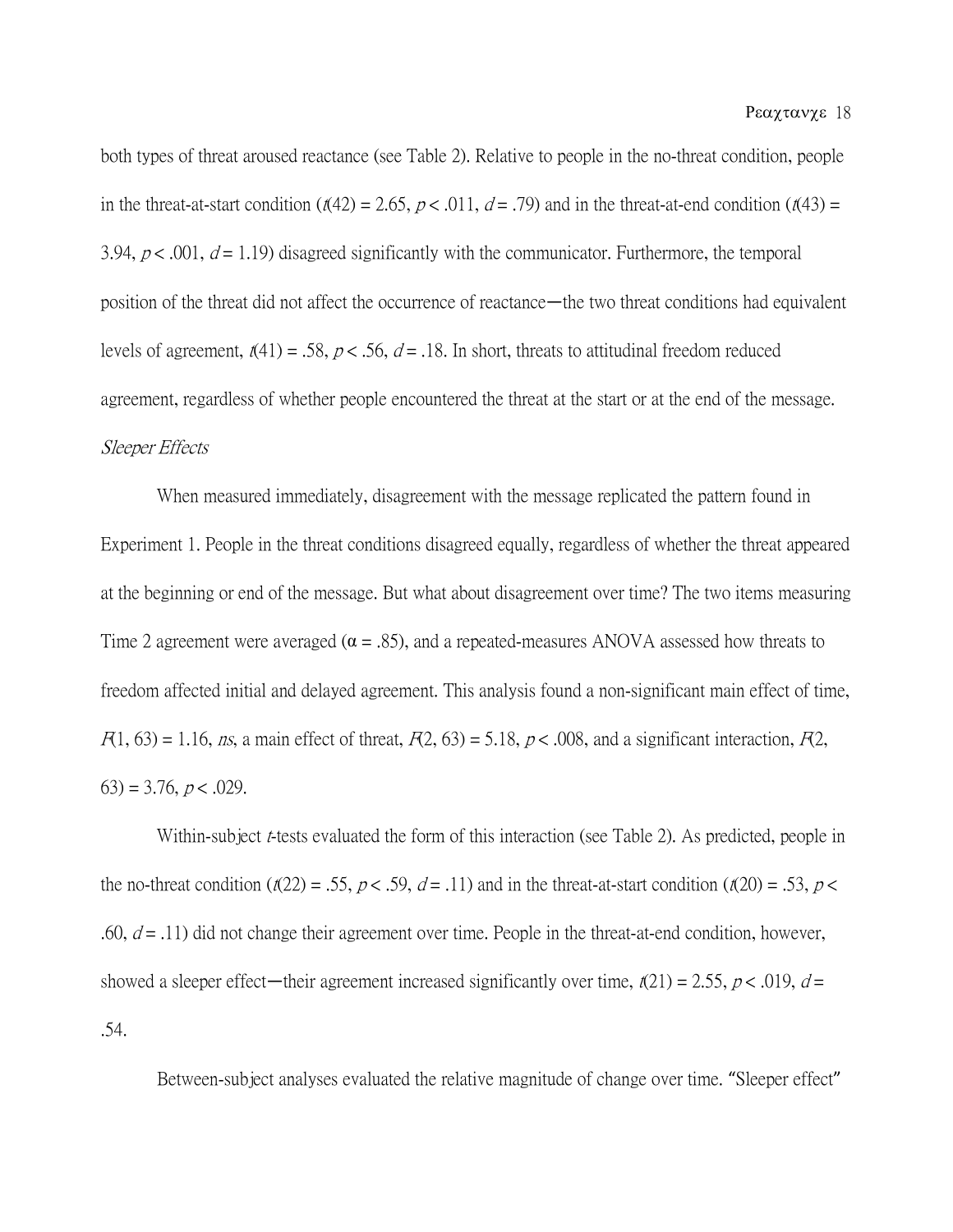scores were calculated by subtracting initial agreement from delayed agreement—positive numbers reflect an increase in agreement over time. People in the threat-at-end condition showed a significantly larger sleeper effect, relative to people in the no-threat condition  $((143) = 2.43, p < .019, d = .73)$  and people in the threat-at-start condition  $((41) = 2.19, p < .034, d = .68)$ . People in the no-threat and threat-at-start conditions showed equivalent change,  $t(42) = .19$ ,  $p < .91$ ,  $d = .06$ .

#### Discussion

The findings of Experiment 2 show how different paths of reactance have different implications for sustained disagreement. Although they caused similar levels of agreement at Time 1, the different paths from threat to reactance caused different levels of agreement at Time 2. The location of a threat in a message did not affect disagreement at Time 1—threats preceding and following the message each reduced agreement relative to an unthreatening message. But these threats diverged at Time 2. As expected, disagreement rooted in negative cognitive responses (the threat-at-start condition) was enduring—agreement with the message remained stable. Disagreement based in the threat alone (the threat-at-end condition) was unstable—agreement increased once the persuasion part of the study was apparently over and the threat was thus defunct. This is congruent with reactance-based sleeper effects (Brehm & Mann, 1975; Gruder et al., 1978; Worchel & Brehm, 1971), in which removing a threat increases agreement.

## General Discussion

One of reactance theory's central predictions—that threats to freedom reduce the effectiveness of social influence—has been supported by many experiments (Brehm & Brehm, 1981; Wicklund, 1974).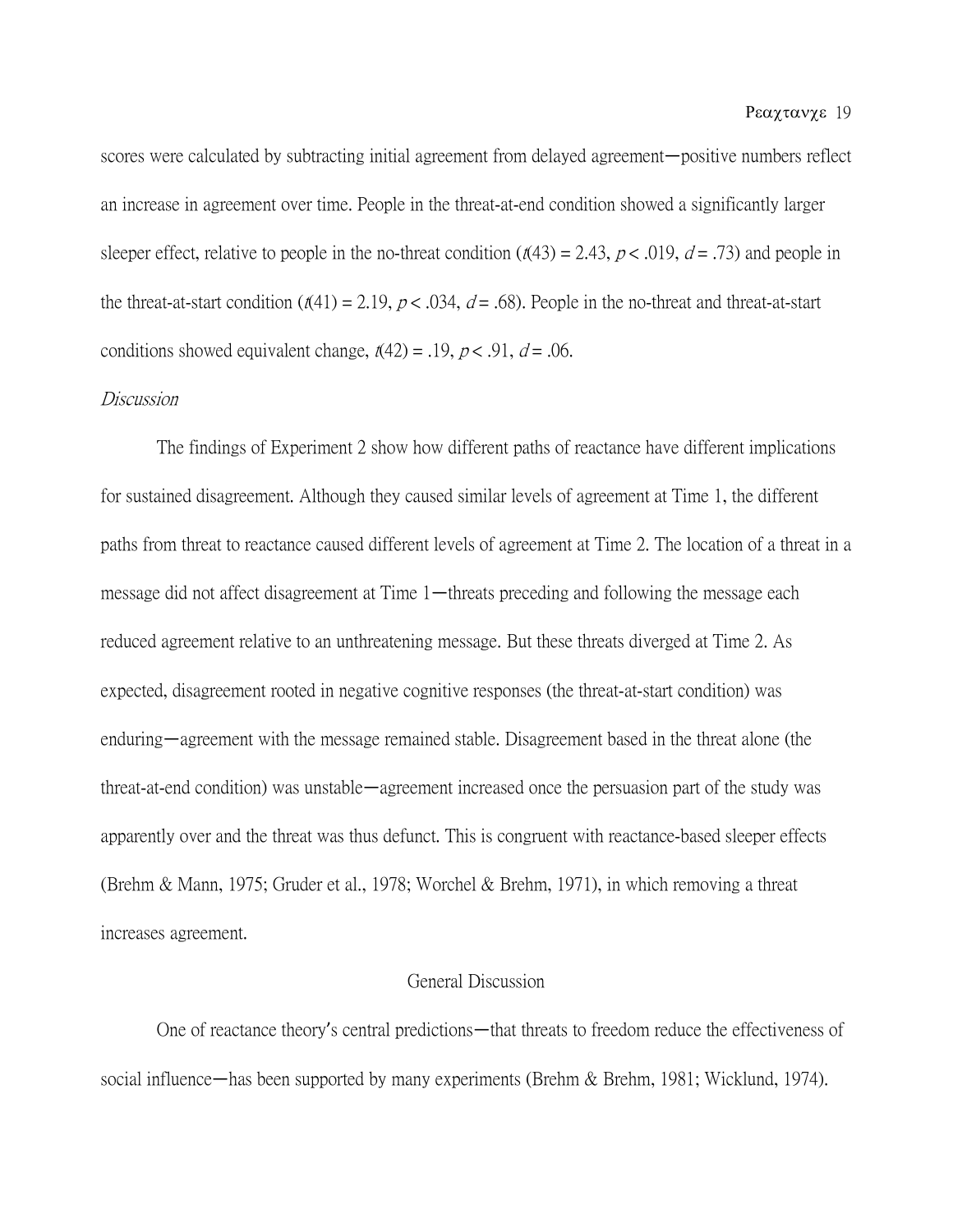But precisely how threats to freedom impair persuasion has been relatively neglected by research. As Eagly and Chaiken (1993) noted, most of reactance theory's central predictions were tested before the rise of cognitive models of attitude change. As a result, not much attention has been given to the underlying processes that mediate between the recognition of a threat to freedom and the eventual resistance to persuasion. The dynamics of reactance effects were thus targeted in the present research.

#### Multiple Paths to Disagreement

Reactance theory is fundamentally a motivational theory—it traces resistance to the need to maintain perceived freedoms (Brehm, 1966). But this does not preclude multiple paths, some of them cognitively-mediated, from the motivation to restore a threatened freedom to the eventual level of agreement with the threatening message. The present experiments demonstrated several paths from threat to disagreement, each rooted in different dynamics. In one path, disagreement stemmed from cognitive responses evoked by the threat. Negative responses, in the form of counterarguing and unfavorable perceptions of the communicator's credibility, fully mediated the effect of the threat on disagreement. In a second path, the threat directly caused disagreement, unmediated by counterarguing or by the source's credibility. This path resembles the traditional view of the dynamics of reactance, in which threats motivate disagreement. Thus, there are several ways in which the motivation to restore threatened freedoms can cause resistance to persuasion.

Apart from demonstrating the different paths to disagreement, the present experiments identified implications of the paths for other aspects of the persuasion process. The two paths to disagreement had different consequences for sleeper effects. Despite their identical effects on initial agreement, the two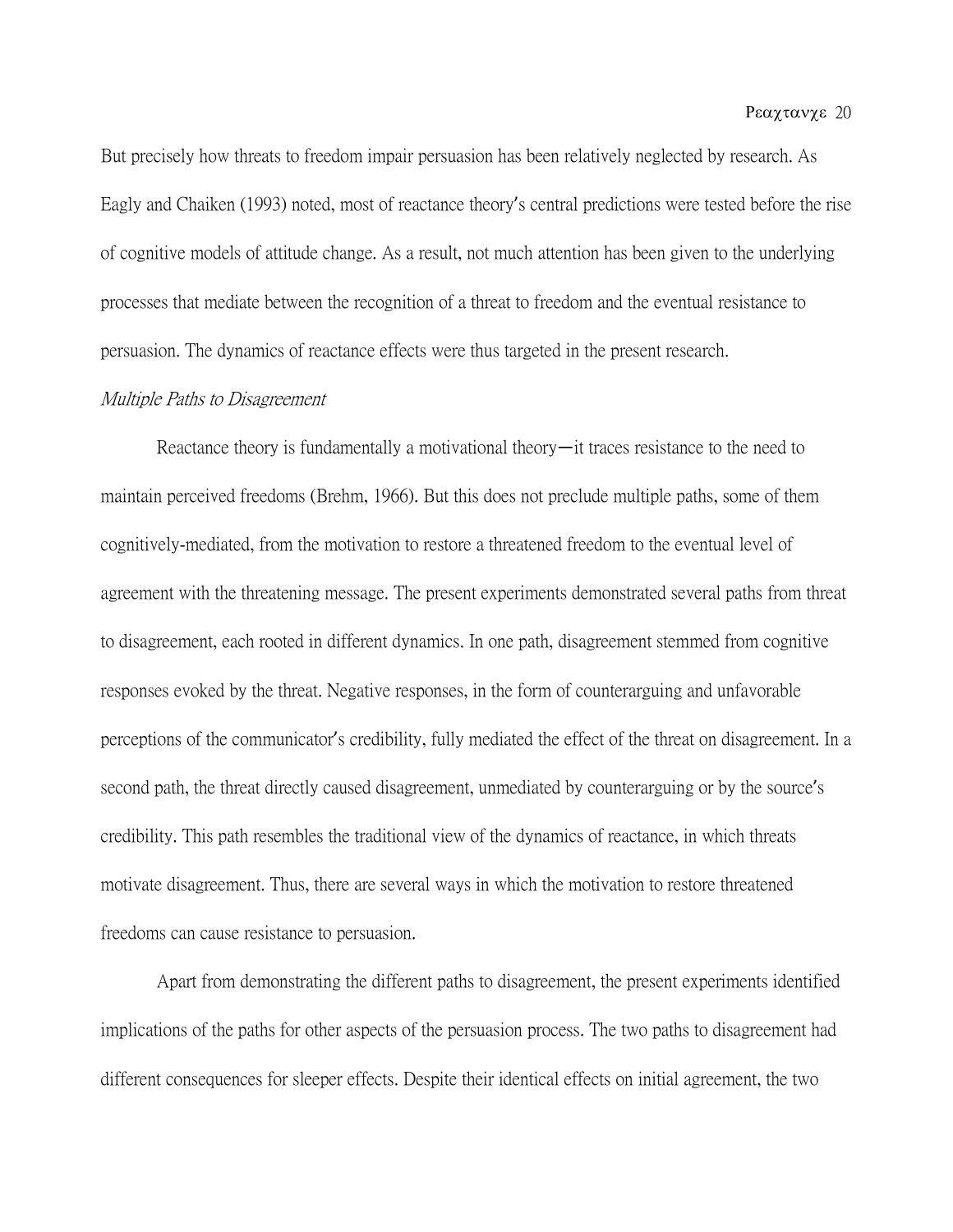paths diverged in their effects on sustained agreement. Disagreement based on cognitive responses to the message was stable over the course of the experiment. Disagreement based on the threat alone, in contrast, was unstable—people's agreement increased significantly when the threat was defunct. The same levels of initial disagreement can change into different levels of long-term agreement, depending on why people disagreed in the first place. Given their different causes and consequences, the multiple paths from threats to disagreement should receive more attention in future research on reactance.

The manipulation of timing used in the present experiments was originally suggested by Brehm and Brehm (1981, p. 396). They speculated that varying the temporal position of threat could be a useful way of assessing motivational and cognitive components of reactance. Timing, however, is just one convenient way of manipulating reactance, and other methods should be explored in future research. For example, manipulations of distraction could differentiate between direct and indirect paths to disagreement by inhibiting unfavorable cognitive responses (Osterhouse & Brock, 1970). Similarly, future research should explore alternative consequences of different reactance paths. It seems likely that other cognitive processes central to persuasion—such as encoding and recall of message arguments—could play different roles in the effects of threats on resistance.

## Reactance-Based Sleeper Effects

The sleeper effect can stem from several processes (Kumkale & Albarracín, 2004). The best-known cause is the disjunction of the message's contents and a discounting cue, such as the communicator's lack of credibility (Pratkanis et al., 1988). A second cause is the change in agreement following changes in threats to freedom. Reactance theory assumes that persuasion reflects the balance of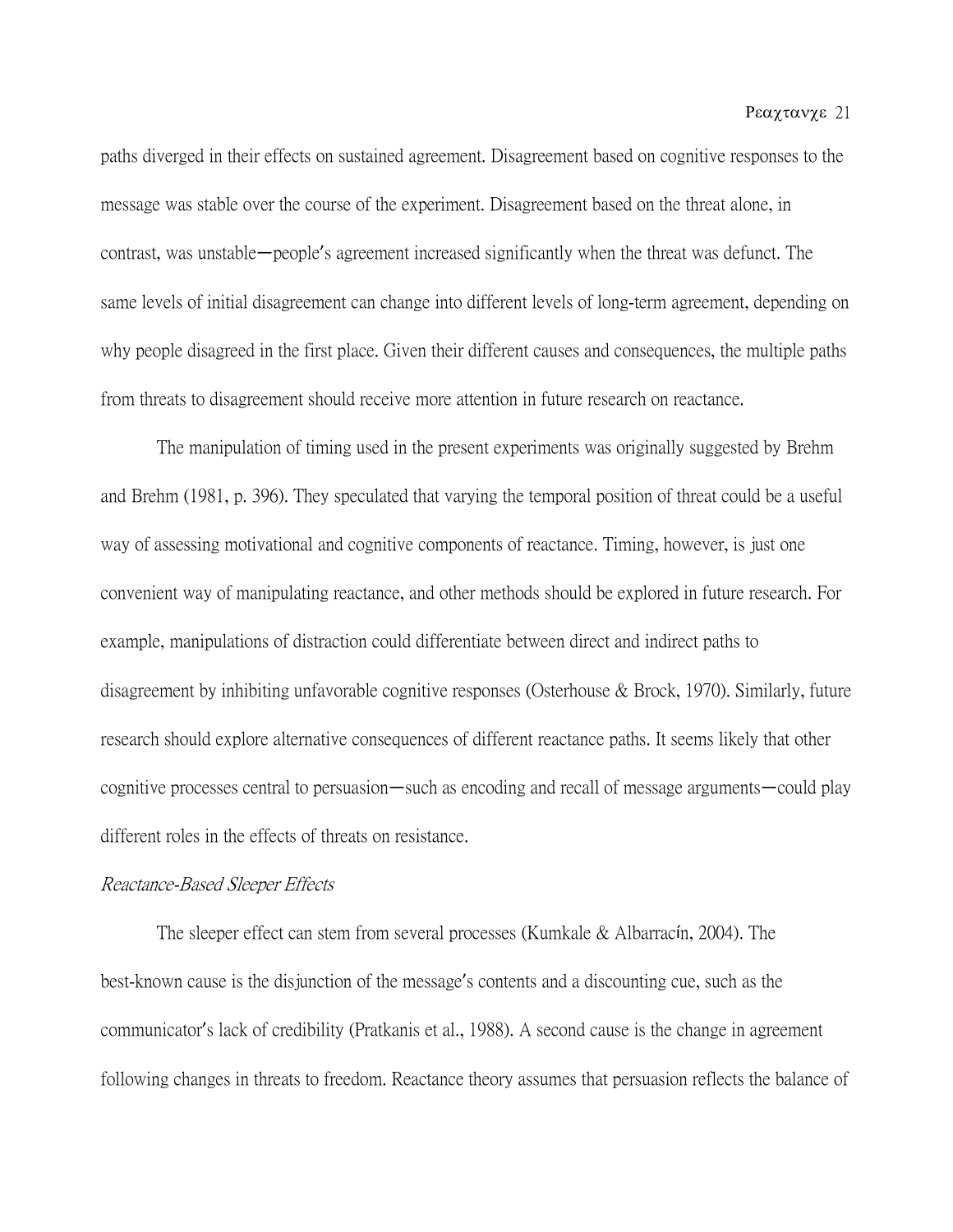reasons to agree and reasons to disagree (Brehm & Brehm, 1981). A threat to freedom is a strong reason to disagree, and it thus tends to overwhelm the reasons to agree. But if the threat is removed, reasons to agree may overwhelm the reasons to disagree (see Brehm & Mann, 1975).

The present experiments replicate and extend past research on sleeper effects rooted in reactance. As in past research (Brehm & Mann, 1975; Worchel & Brehm, 1971), removing a threat increased agreement. This replicates past findings and supports the theory's analysis of the role of reactance in sleeper effects. Going beyond replication, the present experiments illuminate the processes underlying the effects. In Experiment 2, a sleeper effect appeared only when people's initial disagreement was a direct response to the threat (the threat-at-end condition). When initial disagreement was mediated by cognitive responses, disagreement was stable over time (the threat-at-start condition).

These findings thus suggest qualifications to reactance theory's analysis of sleeper effects. The effects of the threat on cognitive responses moderate whether or not removing the threat will create a sleeper effect. If people disagreed solely to reassert their freedom, then removing the threat removes the sole reason for disagreeing—a sleeper effect should appear. But if the threat resulted in negative cognitive responses to the message, then removing the threat removes only one of several reasons for disagreeing—other reasons to disagree remain (e.g., self-generated counterarguments, negative perceptions of the source). These other reasons maintain disagreement despite the removal of the threat. This extended analysis of reactance-based sleeper effects is congruent with the original analysis—as before, agreement reflects the balance of forces toward compliance and reactance—but it offers more differentiated predictions regarding how the presence and absence of threats affects the persistence of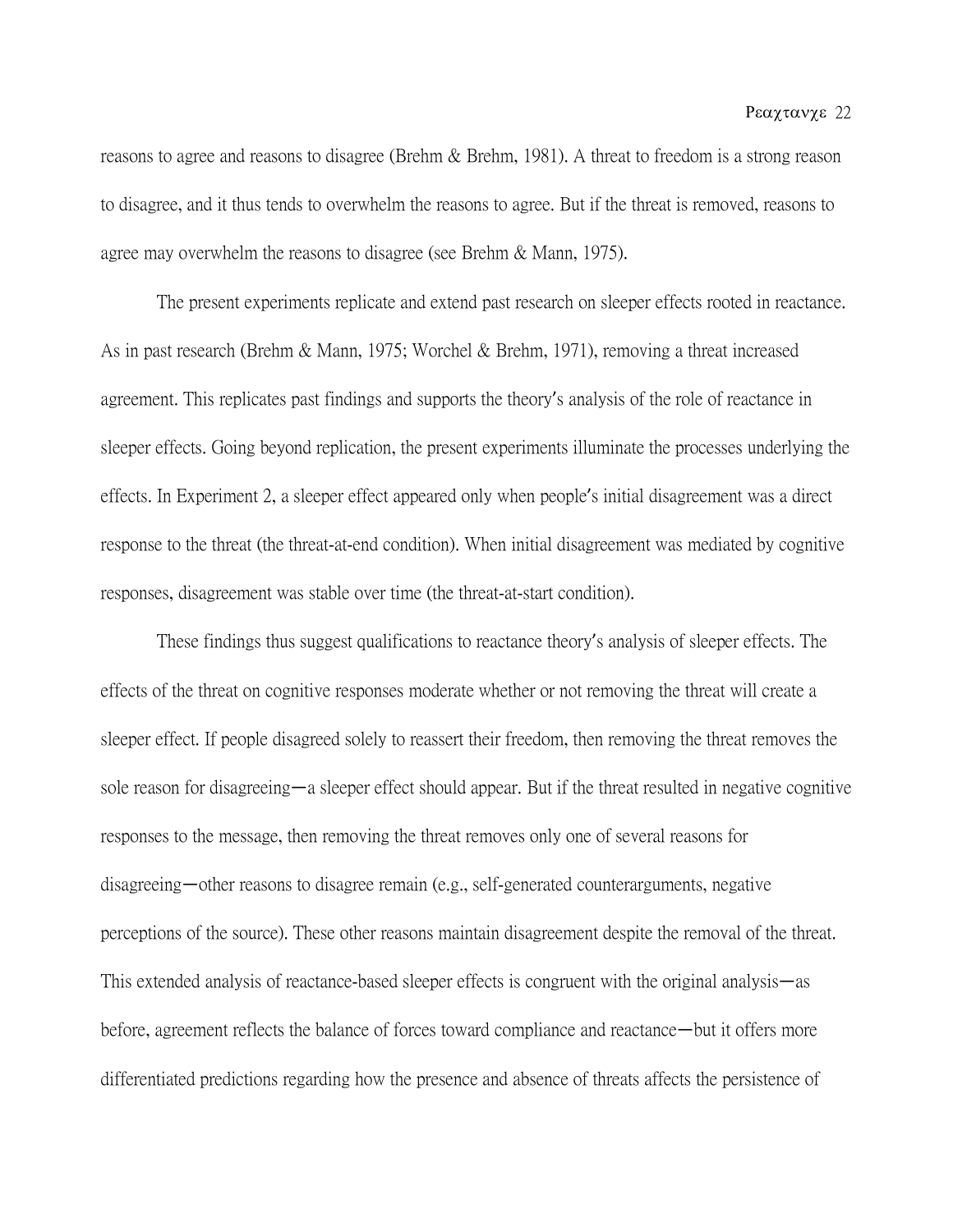reactance.

The reactance-based sleeper effect shows that reactance is not merely due to disliking the threatening communicator (see Worchel & Brehm, 1971). If people disagreed simply because they disliked the source of the threat, there would be no reason for increased agreement over time, let alone a selective increase in only one of the two conditions that showed initial reactance. This is one of many findings that demonstrate that threats to freedom, not disliking or anger, are the core of reactance. A disliking view also has difficulty explaining (1) why appealing, liked groups can increase reactance (Brehm & Mann, 1975); (2) why impersonal (i.e., non-social) events threaten freedom (Brehm, 1966); (3) why gifts and favors can increase reactance (Brehm & Cole, 1966); and (4) why enhancing choices can increase reactance (Brehm & Rozin, 1971).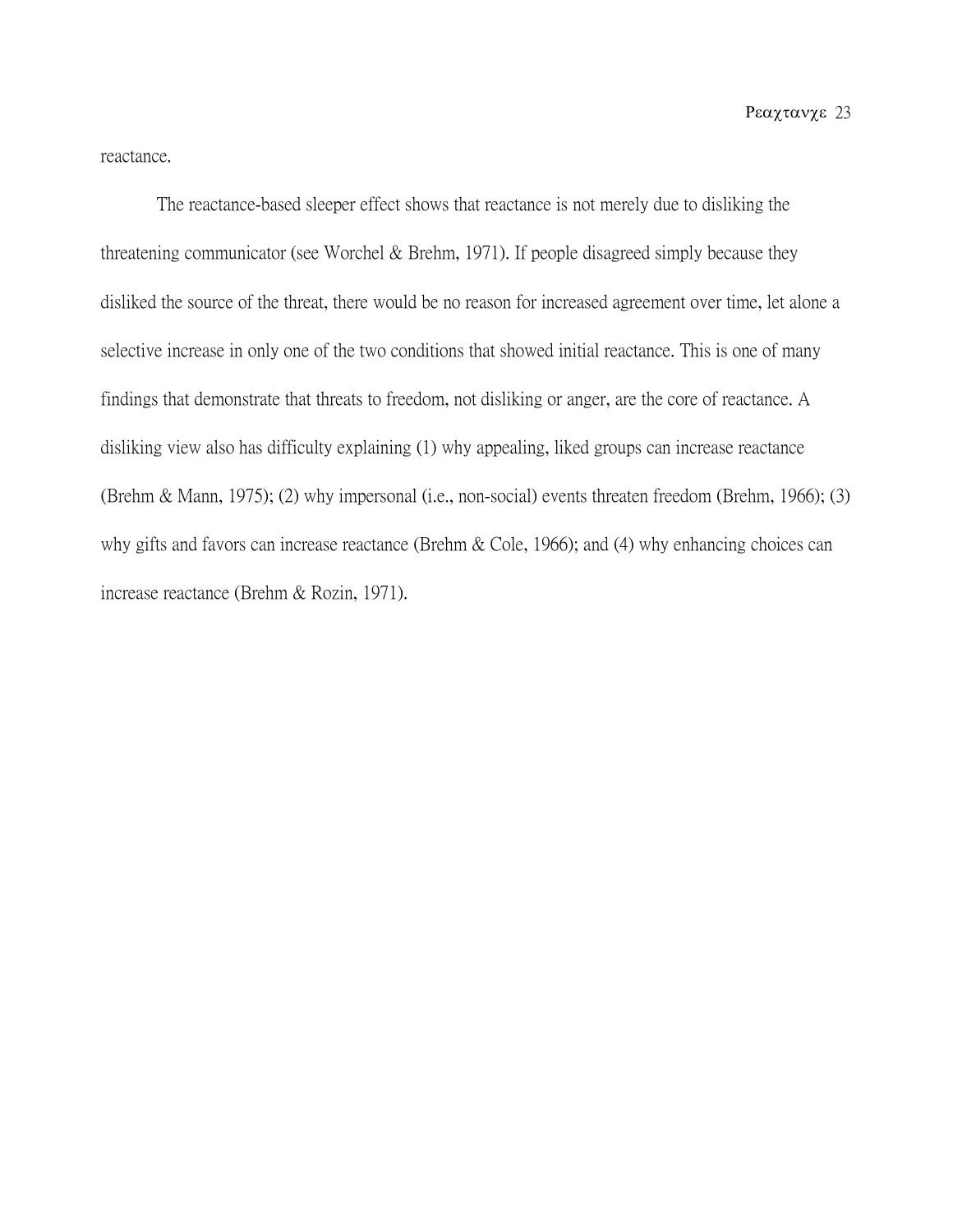#### References

Baron, R. M., & Kenny, D. A. (1986). The moderator–mediator variable distinction in social psychological research: Conceptual, strategic, and statistical considerations. Journal of Personality and Social Psychology, 51, 1173–1182.

Brehm, J. W. (1966). A theory of psychological reactance. New York: Academic Press.

- Brehm, S. S., & Brehm, J. W. (1981). *Psychological reactance: A theory of freedom and control.* New York: Academic Press.
- Brehm, J. W., & Cole, A. (1966). Effect of a favor which reduces freedom. Journal of Personality and Social Psychology, 3, 420–426.
- Brehm, J. W., & Mann, M. (1975). Effect of importance of freedom and attraction to group members on influence produced by group pressure. Journal of Personality and Social Psychology, 31, 816– 824.
- Brehm, J. W., & Rozen, Z. (1971). Attractiveness of old alternatives when a new, attractive alternative is introduced. Journal of Personality and Social Psychology, 20, 261–266.
- Carver, C. S. (1977). Self-awareness, perception of threat, and the expression of reactance through attitude change. Journal of Personality, 45, 501–512.
- Cook, T. D., & Flay, B. R. (1978). The persistence of experimentally induced attitude change. *Advances* in Experimental Social Psychology, 11, 1–57.
- Davis, B. P., & Knowles, E. S. (1999). A disrupt-then-reframe technique of social influence. *Journal of* Personality and Social Psychology, 76, 192–199.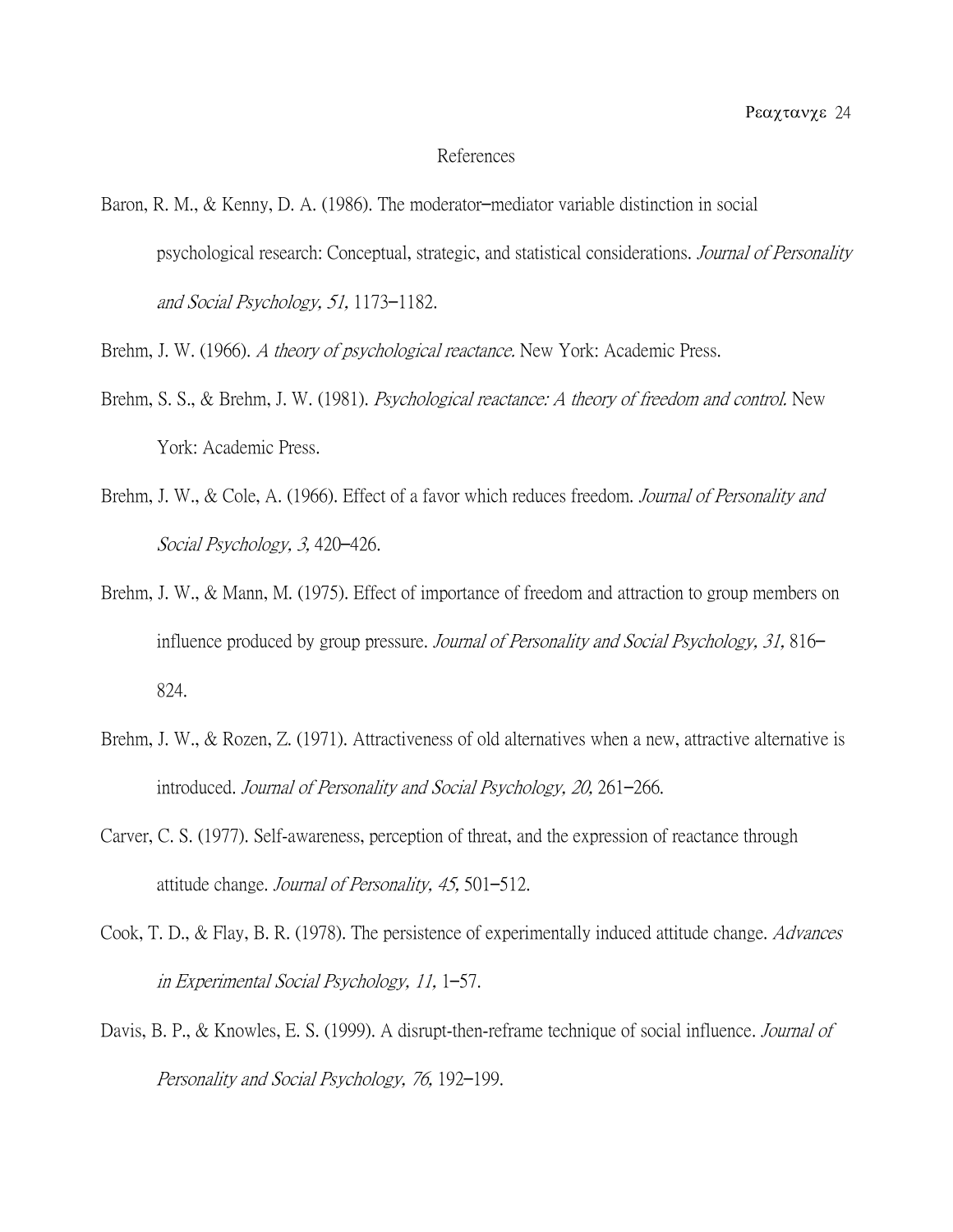- Eagly, A. H., & Chaiken, S. (1993). *The psychology of attitudes*. Fort Worth, TX: Harcourt, Brace, Jovanovich.
- Gruder, C. L., Cook, T. D., Hennigan, K. M., Flay, B. R., Alessis, C., & Halamaj, J. (1978). Empirical tests of the absolute sleeper effect predicted from the discounting cue hypothesis. *Journal of* Personality and Social Psychology, 36, 1061–1074.
- Hovland, C. I., Janis, I. L., & Kelley, H. H. (1953). *Communication and persuasion*. New Haven, CT: Yale University Press.
- Jacks, J. Z., & Cameron, K. A. (2003). Strategies for resisting persuasion. Basic and Applied Social Psychology, 25, 145–161.
- Kenny, D. A., Kashy, D. A., & Bolger, N. (1998). Data analysis in social psychology. In D. T. Gilbert, S. T. Fiske, & G. Lindzey (Eds.), The handbook of social psychology (4th ed., Vol. 1, pp. 233–265). Boston: McGraw–Hill.
- Knowles, E. S., & Linn, J. A. (2004). Approach–avoidance model of persuasion: Alpha and omega strategies for change. In E. S. Knowles & J. A. Linn (Eds.), *Resistance and persuasion* (pp. 117– 148). Mahwah, NJ: Erlbaum.
- Kumkale, G. T., & Albarracín, D. (2004). The sleeper effect in persuasion: A meta-analytic review. Psychological Bulletin, 130, 143–172.
- MacKinnon, D. P., Lockwood, C. M., Hoffman, J. M., West, S. G., & Sheets, V. (2002). A comparison of methods to test mediation and other intervening variable effects. *Psychological Methods*, 7, 83– 104.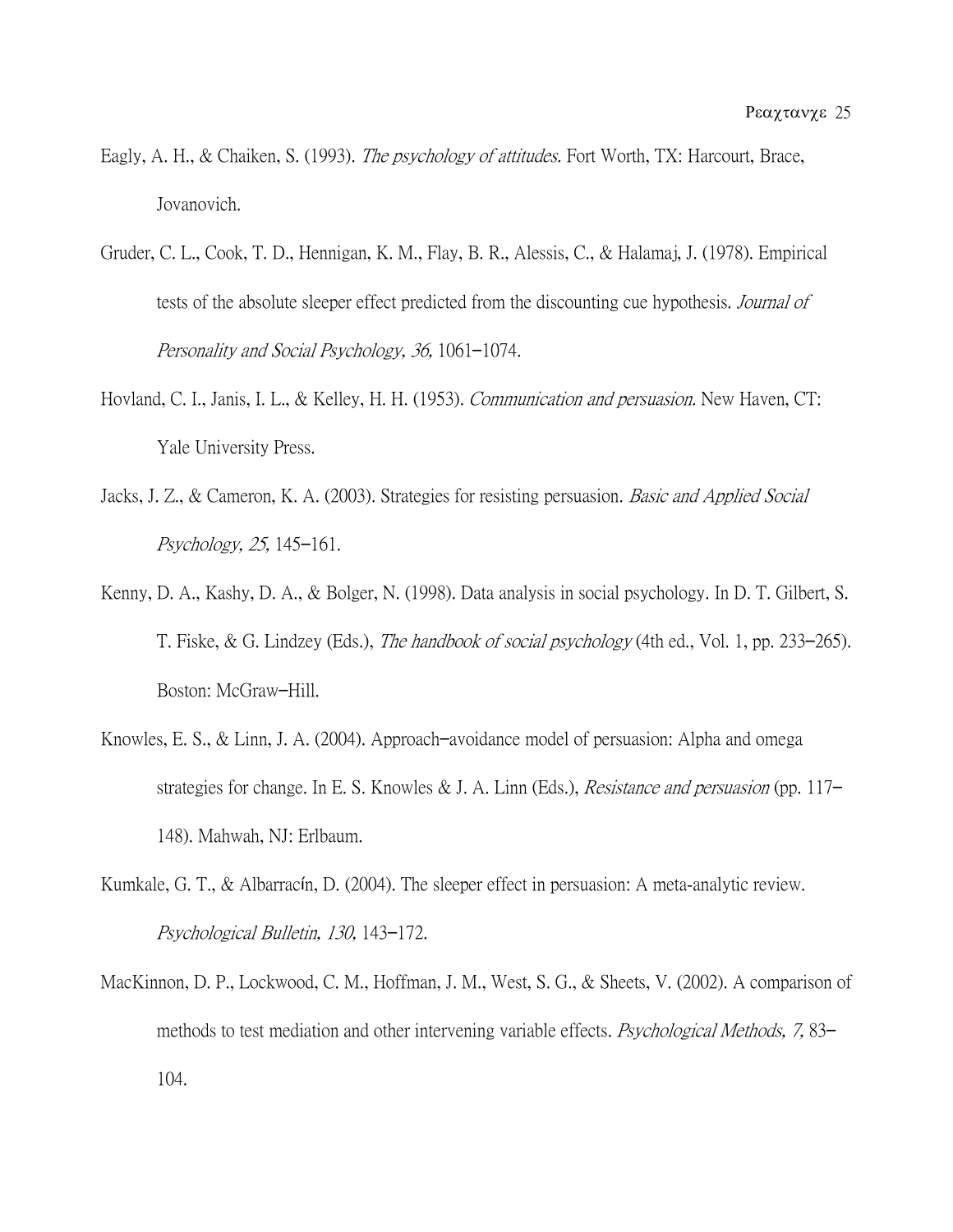- Morse, D. T. (1999). MINSIZE2: A computer program for determining minimum sample size for statistical significance for univariate, multivariate, and nonparametric tests. *Educational and* Psychological Measurement, 59, 518–531.
- Osterhouse, R., & Brock, T. C. (1970). Distraction increases yielding to propaganda by inhibiting counterarguing. Journal of Personality and Social Psychology, 15, 344–358.
- Phau, M., Compton, J., Parker, K. A., Wittenberg, E. M., An, C., Ferguson, M., Horton, H., & Malyshev, Y. (2004). The traditional explanation of resistance versus attitude accessibility: Do they trigger distinct versus overlapping processes of resistance? Human Communication Research, 30, 329– 360.
- Petty, R. E., & Cacioppo, J. T. (1979). Issue involvement can increase or decrease persuasion by enhancing message-relevant cognitive responses. Journal of Personality and Social Psychology, 37, 1915–1926.
- Petty, R. E., Ostrom, T. M., & Brock, T. C. (1981). Historical foundations of the cognitive response approach to attitudes and persuasion. In R. E. Petty, T. M. Ostrom, & T. C. Brock (Eds.), Cognitive responses in persuasion (pp. 5–29). Hillsdale, NJ: Erlbaum.
- Pratkanis, A. R., Greenwald, A. G., Leippe, M. R., & Baumgardner, M. H. (1988). In search of reliable persuasion effects: III. The sleeper effect is dead. Long live the sleeper effect. Journal of Personality and Social Psychology, 54, 203–218.
- Romer, D. (1979). Distraction, counterarguing and the internalization of attitude change. *European* Journal of Social Psychology, 9, 1–17.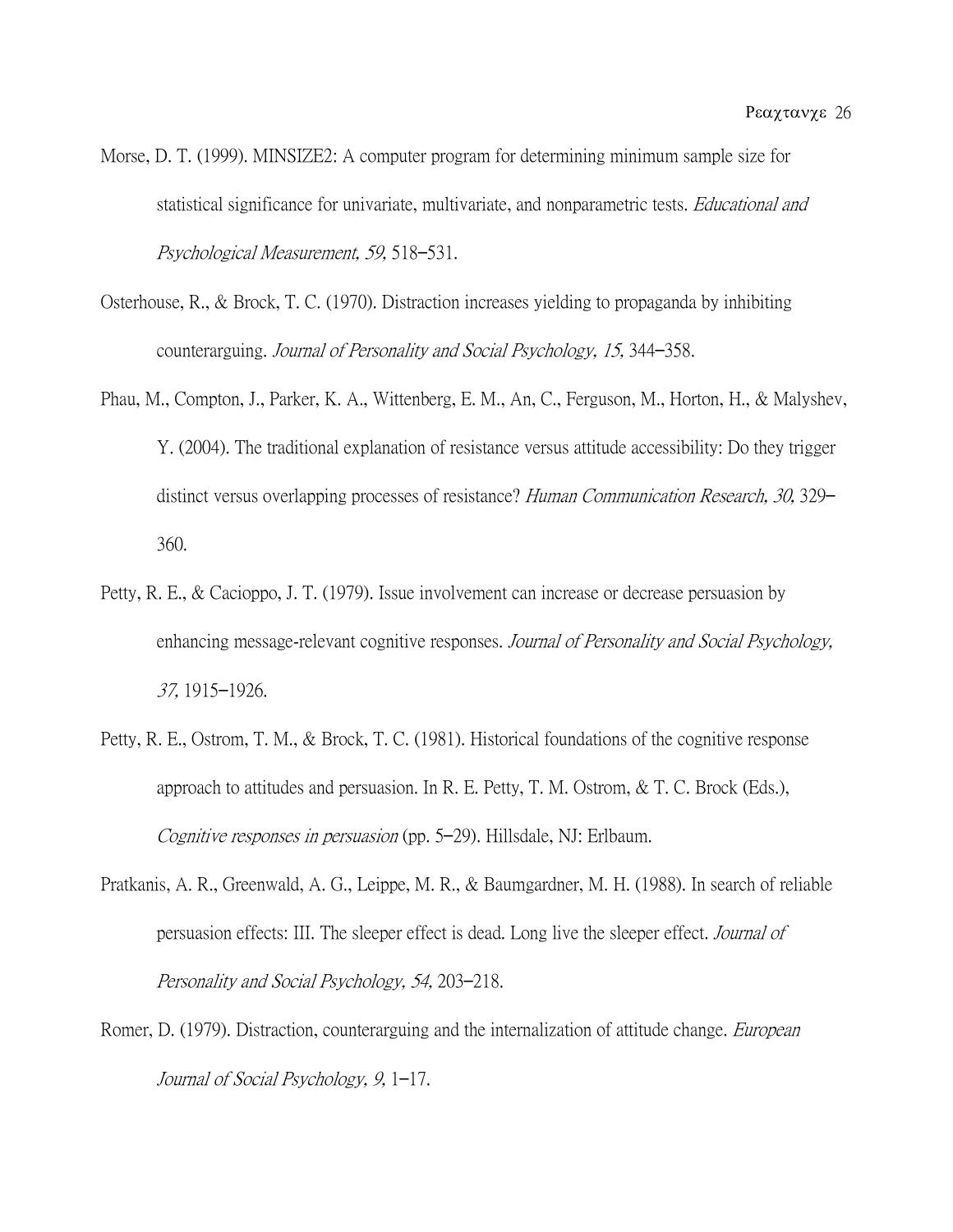- Shrout, P. E., & Bolger, N. (2002). Mediation in experimental and nonexperimental studies: New procedures and recommendations. Psychological Methods, 7, 422–445.
- Silvia, P. J. (in press). Deflecting reactance: The role of similarity in increasing compliance and reducing resistance. Basic and Applied Social Psychology.
- Snyder, M. L., & Wicklund, R. A. (1976). Prior exercise of freedom and reactance. *Journal of* Experimental Social Psychology, 12, 120–130.
- Sobel, M. E. (1982). Asymptotic intervals for indirect effects in structural equations models. In S. Leinhart (Ed.), Sociological methodology 1982 (pp. 290–312). San Francisco: Jossey–Bass.

Wicklund, R. A. (1974). *Freedom and reactance.* Potomac, MD: Lawrence Erlbaum Associates.

- Wicklund, R. A., & Brehm, J. W. (1968). Attitude change as a function of felt competence and threat to attitudinal freedom. Journal of Experimental Social Psychology, 4, 64–75.
- Worchel, S., & Brehm, J. W. (1970). Effects of threats to attitudinal freedom as a function of agreement with the communicator. Journal of Personality and Social Psychology, 14, 18–22.
- Worchel, S., & Brehm, J. W. (1971). Direct and implied social restoration of freedom. *Journal of* Personality and Social Psychology, 18, 294–304.
- Wright, R. A. (1986). Attitude change as a function of threat to attitudinal freedom and extent of agreement with a communicator. European Journal of Social Psychology, 16, 43–50.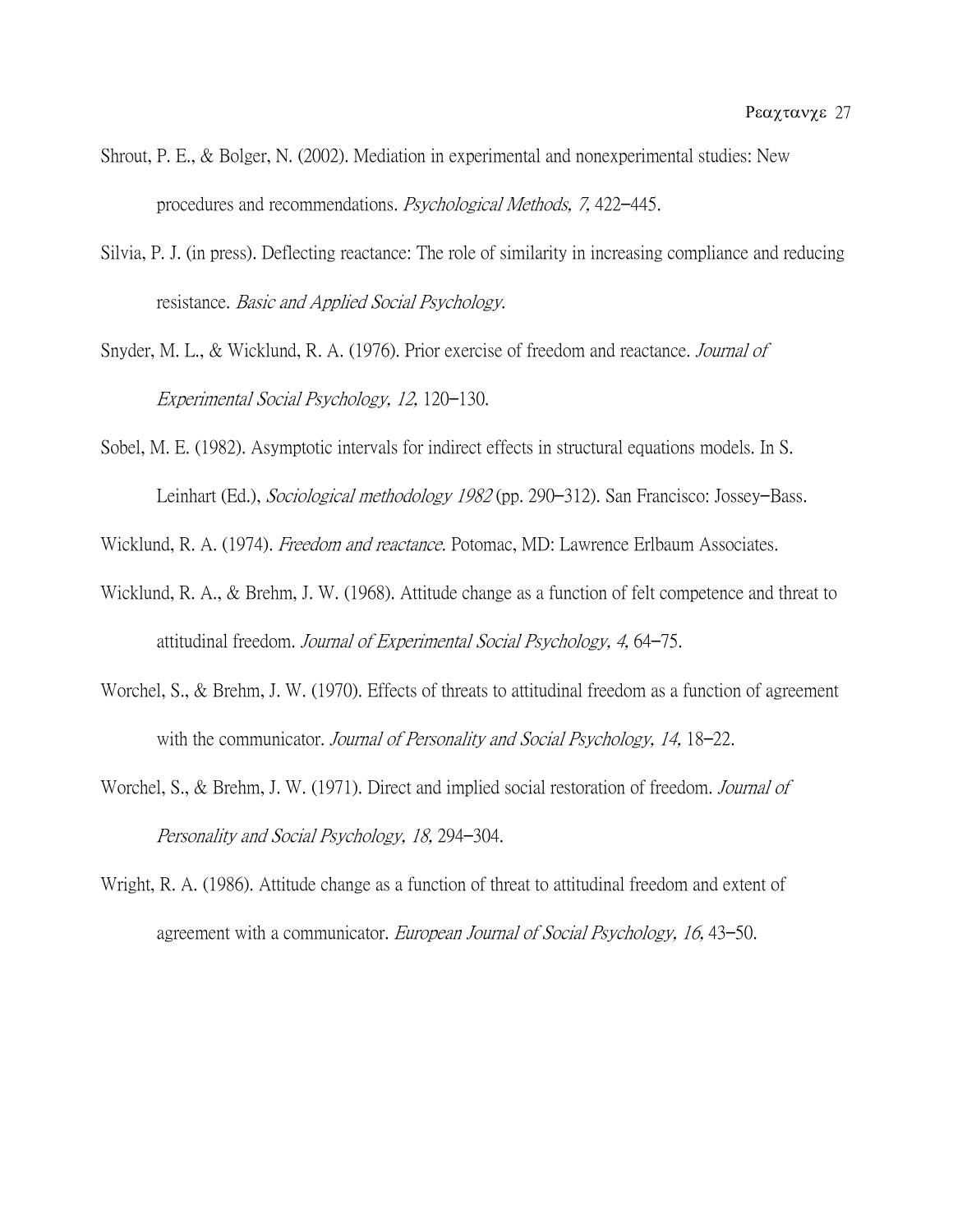## Author Note

I would like to thank Joshua Graham, Chasidy Hawley, and Julia Whitacre for assisting with this research.

Please address correspondence to Paul J. Silvia, Department of Psychology, P. O. Box 26170, University of North Carolina at Greensboro, Greensboro, NC, 27402-6170, USA. Electronic mail may be sent to p\_silvia@uncg.edu.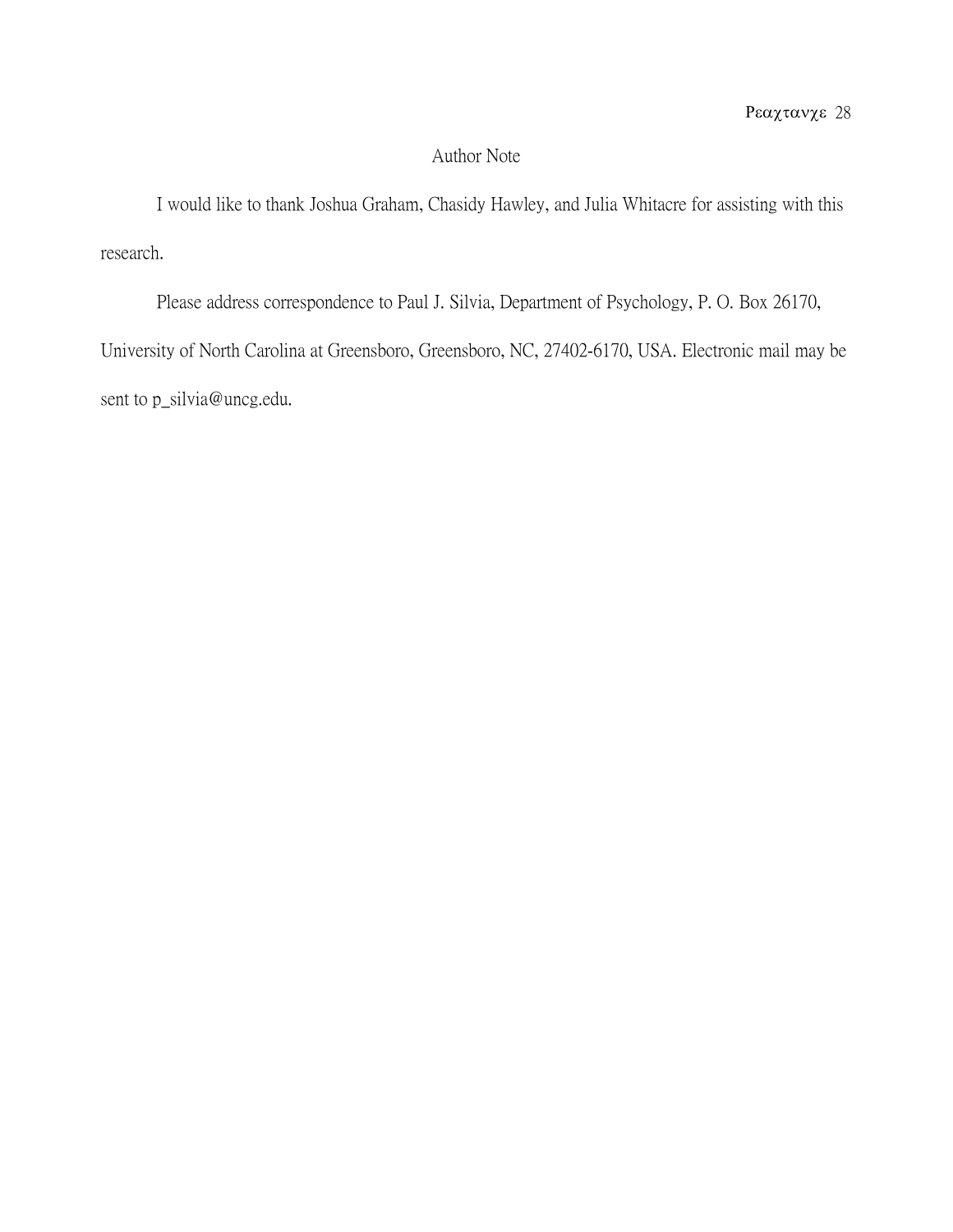# Table 1

Effects of a threat to attitudinal freedom on agreement, perceived credibility, and self-reported

|                |        | No Threat    | Threat at Start | Threat at End |
|----------------|--------|--------------|-----------------|---------------|
| Agreement      | M      | 4.88         | 4.02            | 4.00          |
|                | SD     | 1.09         | 1.11            | 1.15          |
|                | 95% CI | 4.52 to 5.24 | 3.67 to 4.37    | 3.64 to 4.36  |
| Credibility    | M      | 3.91         | 3.11            | 3.46          |
|                | SD     | .79          | 1.15            | 1.25          |
|                | 95% CI | 3.65 to 4.17 | 2.76 to 3.47    | 3.06 to 3.88  |
| Counterarguing | M      | 3.40         | 4.68            | 4.28          |
|                | SD     | 1.71         | 1.50            | 1.26          |
|                | 95% CI | 2.84 to 3.97 | 4.21 to 5.15    | 3.87 to 4.67  |

counterarguing: Experiment 1

Note. CI = confidence interval. Higher scores indicate more agreement, higher perceived communicator

n 38 42 41

credibility, and higher self-reported counterarguing. Scores range from 1 to 7.